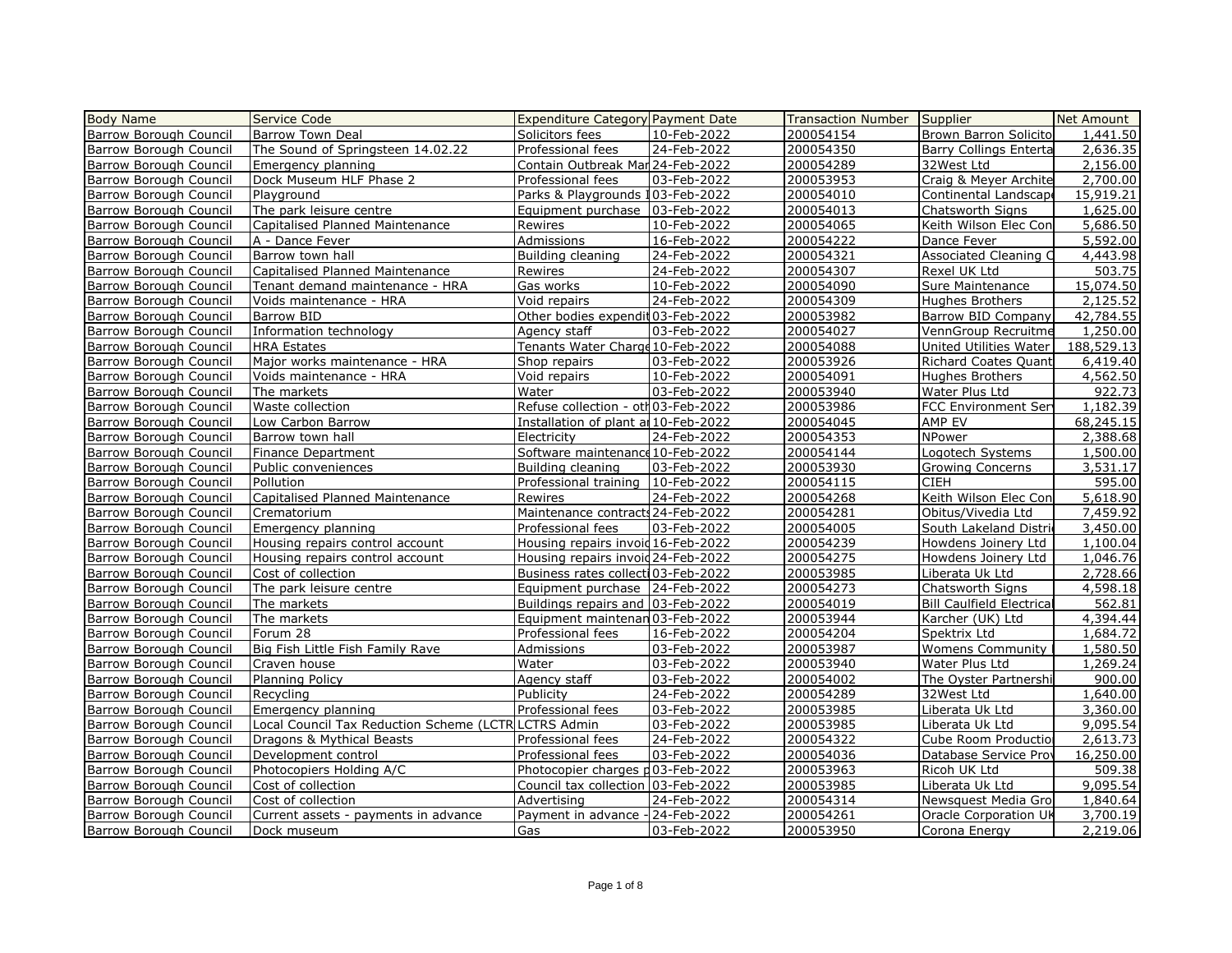| Barrow Borough Council        | Finance Department                                                       | Professional fees                  | 10-Feb-2022 | 200054082 | Lambert Smith Hampt          | 3,100.00    |
|-------------------------------|--------------------------------------------------------------------------|------------------------------------|-------------|-----------|------------------------------|-------------|
| Barrow Borough Council        | Housing repairs control account                                          | Housing repairs invoid 16-Feb-2022 |             | 200054239 | Howdens Joinery Ltd          | 945.47      |
| Barrow Borough Council        | Current assets - payments in advance                                     | Payment in advance -10-Feb-2022    |             | 200054120 | Civica UK Ltd                | 10,010.00   |
| Barrow Borough Council        | Disabled Facilities Grant                                                | Grants                             | 24-Feb-2022 | 200054247 | Prism Medical UK Ltd         | 5,369.00    |
| Barrow Borough Council        | Dock museum                                                              | Buildings repairs and 24-Feb-2022  |             | 200054309 | <b>Hughes Brothers</b>       | 1,375.38    |
| Barrow Borough Council        | Street cleansing                                                         | Street cleansing                   | 03-Feb-2022 | 200053986 | <b>FCC Environment Ser</b>   | 51,767.74   |
| Barrow Borough Council        | Information technology                                                   | Data Line Rental                   | 10-Feb-2022 | 200054057 | Nominet UK                   | 760.94      |
| Barrow Borough Council        | Forum 28                                                                 | Professional fees                  | 24-Feb-2022 | 200054337 | Greg Book Advisory           | 752.00      |
| Barrow Borough Council        | Major works maintenance - HRA                                            | Shop repairs                       | 24-Feb-2022 | 200054325 | Coolcheck Refrigeratio       | 5,850.00    |
| Barrow Borough Council        | Housing Benefits Admin                                                   | Benefits council tenan 03-Feb-2022 |             | 200053985 | Liberata Uk Ltd              | 2,660.94    |
| Barrow Borough Council        | Cyclical maintenance - HRA                                               | Painting                           | 16-Feb-2022 | 200054163 | George Jones & Son (         | 10,362.52   |
| Barrow Borough Council        | Tenant demand maintenance - HRA                                          | Central overheads                  | 16-Feb-2022 | 200054218 | <b>Hughes Brothers</b>       | 28,550.68   |
| Barrow Borough Council        | Levelling Up Fund                                                        | Consultants' fees                  | 24-Feb-2022 | 200054284 | Hatch Associates Ltd         | 1,889.00    |
| Barrow Borough Council        | Tenant demand maintenance - HRA                                          | Disrepair                          | 24-Feb-2022 | 200054282 | Progression Solicitors       | 3,546.36    |
| Barrow Borough Council        | Local Council Tax Reduction Scheme (LCTR Conferences and sem 03-Feb-2022 |                                    |             | 200053985 | Liberata Uk Ltd              | 640.00      |
| Barrow Borough Council        | Capitalised Planned Maintenance                                          | Heating                            | 03-Feb-2022 | 200054017 | Plumbing Trade Suppl         | 1,076.21    |
| Barrow Borough Council        | Dock museum                                                              | Maintenance contracts 03-Feb-2022  |             | 200053968 | <b>TESGL Ltd</b>             | 545.00      |
| Barrow Borough Council        | Barrow town hall                                                         | Gas                                | 03-Feb-2022 | 200053950 | Corona Energy                | 2,407.55    |
| Barrow Borough Council        | Capitalised Planned Maintenance                                          | Doors and windows                  | 10-Feb-2022 | 200054048 | Nova Group Ltd               | 21,455.81   |
| Barrow Borough Council        | Customer services                                                        | Professional fees                  | 03-Feb-2022 | 200054035 | Abavus                       | 16,900.00   |
| Barrow Borough Council        | Homelessness                                                             | Homeless support fun 03-Feb-2022   |             | 200054033 | Cumbria Community            | 13,199.48   |
| Barrow Borough Council        | Cyclical maintenance - HRA                                               | Electrical testing                 | 03-Feb-2022 | 200054018 | Keith Wilson Elec Con        | 1,017.66    |
| Barrow Borough Council        | Information technology                                                   | Licences                           | 03-Feb-2022 | 200053959 | Vodafone Ltd                 | 6,644.39    |
| Barrow Borough Council        | Major works maintenance - HRA                                            | Solar Panels                       | 03-Feb-2022 | 200053936 | <b>Baker Mallett</b>         | 1,200.57    |
| Barrow Borough Council        | Disabled Facilities Grant                                                | Grants                             | 10-Feb-2022 | 200054096 | Dolphin Stairlifts Cum       | 1,960.00    |
| Barrow Borough Council        | Low Carbon Barrow                                                        | Professional fees                  | 03-Feb-2022 | 200053935 | RG Parkins & Partners        | 720.00      |
| Barrow Borough Council        | Marina Village                                                           | Professional fees                  | 10-Feb-2022 | 200054136 | Stephenson Halliday          | 6,412.35    |
| Barrow Borough Council        | Housing repairs control account                                          | Housing repairs invoid 16-Feb-2022 |             | 200054165 | UK Environmental & A         | 1,375.00    |
| Barrow Borough Council        | Finance Department                                                       | Agency staff                       | 10-Feb-2022 | 200054049 | Penna Plc                    | 9,760.00    |
| Barrow Borough Council        | A - Dance Fever                                                          | Recoverable charges   16-Feb-2022  |             | 200054222 | Dance Fever                  | $-1,346.09$ |
| Barrow Borough Council        | Capitalised Planned Maintenance                                          | Rewires                            | 10-Feb-2022 | 200054089 | Rexel UK Ltd                 | 564.42      |
| Barrow Borough Council        | Customer services                                                        | Licences                           | 03-Feb-2022 | 200054035 | Abavus                       | 2,000.00    |
| Barrow Borough Council        | Information technology                                                   | Software maintenance 10-Feb-2022   |             | 200054099 | Texthelp Ltd                 | 2,310.00    |
| Barrow Borough Council        | Forum 28                                                                 | Building cleaning                  | 10-Feb-2022 | 200054102 | Elior UK Ltd                 | 3,347.97    |
| Barrow Borough Council        | Housing repairs control account                                          | Housing repairs invoid 16-Feb-2022 |             | 200054165 | UK Environmental & A         | 1,875.00    |
| Barrow Borough Council        | Heritage Action Zone                                                     | Professional fees                  | 03-Feb-2022 | 200054026 | Crosby Granger Archit        | 1,730.00    |
| Barrow Borough Council        | Disabled Facilities Grant                                                | Grants                             | 03-Feb-2022 | 200054016 | T Ward and Son Ltd           | 5,200.00    |
| Barrow Borough Council        | The markets                                                              | Electricity                        | 03-Feb-2022 | 200053961 | NPower                       | 1,485.74    |
| Barrow Borough Council        | Craven house                                                             | Electricity                        | 03-Feb-2022 | 200053961 | NPower                       | 7,772.57    |
| Barrow Borough Council        | <b>HRA Estates</b>                                                       | Cleaning - other                   | 16-Feb-2022 | 200054215 | Associated Cleaning C        | 3,968.65    |
| Barrow Borough Council        | Current assets - payments in advance                                     | Payment in advance - 03-Feb-2022   |             | 200053974 | <b>HBINFO Ltd</b>            | 575.00      |
| Barrow Borough Council        | Marina Village                                                           | Professional fees                  | 24-Feb-2022 | 200054296 | Stephenson Halliday          | 1,568.75    |
| Barrow Borough Council        | Planning Policy                                                          | Agency staff                       | 03-Feb-2022 | 200054002 | The Oyster Partnershi        | 1,200.00    |
| Barrow Borough Council        | Development control                                                      | Agency staff                       | 03-Feb-2022 | 200053947 | <b>G2 Recruitment Soluti</b> | 1,237.50    |
| Barrow Borough Council        | Tenant demand maintenance - HRA                                          | Consultancy fees                   | 16-Feb-2022 | 200054175 | Progression Solicitors       | 562.50      |
| Barrow Borough Council        | Heritage Action Zone                                                     | Consultants' fees                  | 03-Feb-2022 | 200053957 | Xanthe Quayle Landso         | 4,125.00    |
| <b>Barrow Borough Council</b> | Forge Close                                                              | Buildings repairs and 24-Feb-2022  |             | 200054257 | Geoffrey Hall                | 643.50      |
| Barrow Borough Council        | Information technology                                                   | Professional fees                  | 03-Feb-2022 | 200053983 | NTA Monitor Ltd              | 725.00      |
|                               |                                                                          |                                    |             |           |                              |             |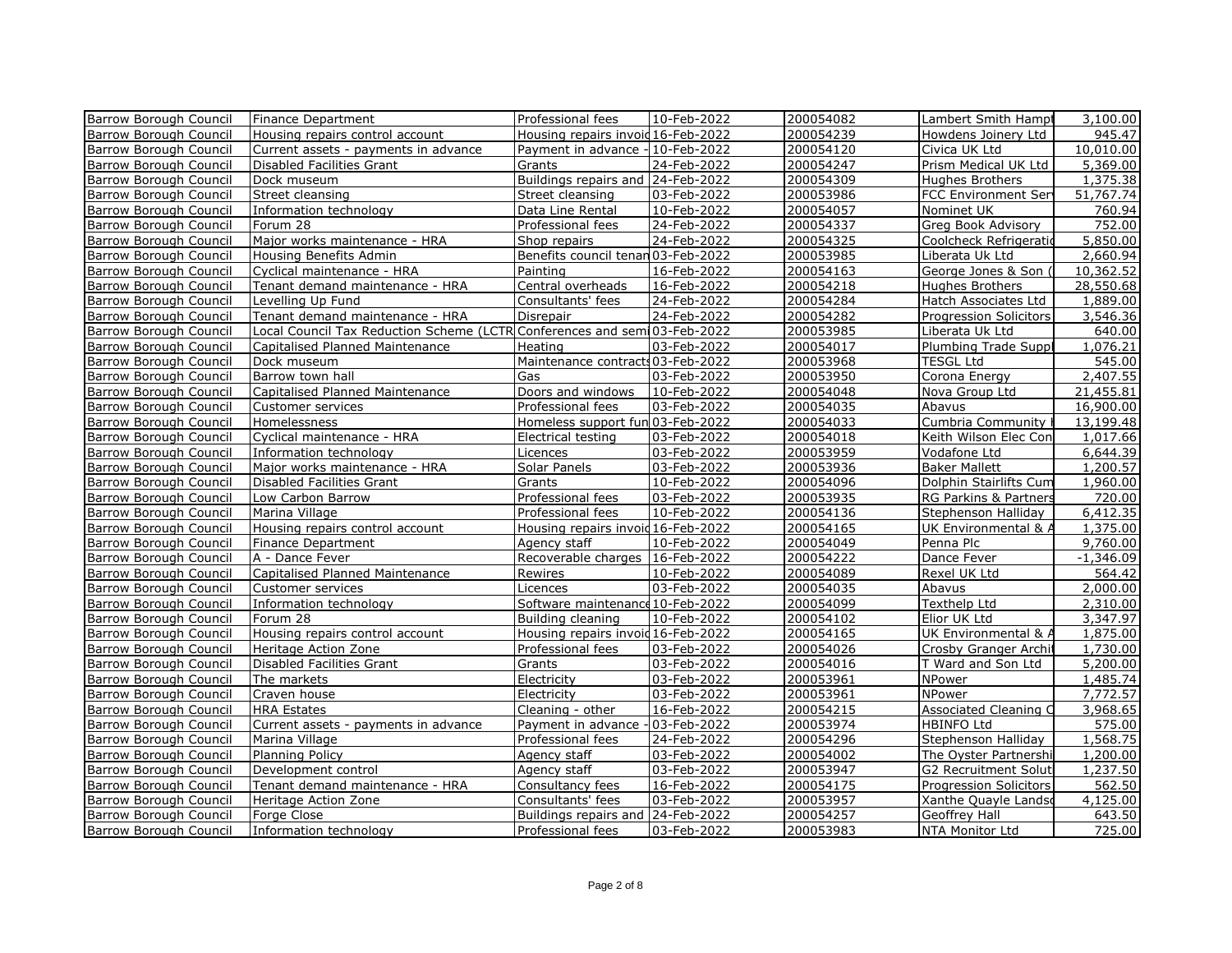| Development control<br>200054187<br>Barrow Borough Council<br>Pollution<br>Consultants' fees<br>16-Feb-2022<br>Shared Future CIC<br>Barrow Borough Council<br>Low Carbon Barrow<br>Programme managem 24-Feb-2022<br>200054259<br>Art Gene<br>FTS Fire & Secuirty Lt<br><b>Barrow Borough Council</b><br>Forum 28<br>200054201<br>Buildings repairs and 16-Feb-2022<br>Barrow Borough Council<br>Voids maintenance - HRA<br>10-Feb-2022<br>200054091<br>Void repairs<br>Hughes Brothers<br>200053976<br>Barrow Borough Council<br>Voids maintenance - HRA<br>Void repairs<br>03-Feb-2022<br><b>Hughes Brothers</b><br>Refuse collection - col 03-Feb-2022<br>Barrow Borough Council<br>Waste collection<br>200053986<br><b>FCC Environment Serv</b><br>200054167<br>Richmond Joiners & B<br>Barrow Borough Council<br>Capitalised Planned Maintenance<br>16-Feb-2022<br>Doors and windows<br>Barrow Borough Council<br>Agency staff<br>16-Feb-2022<br>200054174<br><b>G2 Recruitment Soluti</b><br>Development control<br>200054043<br>Barrow Borough Council<br>Dock museum<br>Programme support -<br>10-Feb-2022<br>Tori Cat<br>200054186<br>Vodafone Ltd<br>Barrow Borough Council<br>Information technology<br>16-Feb-2022<br>Data Line Rental<br>10-Feb-2022<br>200054101<br><b>DLP Services (Norther</b><br>Barrow Borough Council<br>Major works maintenance - HRA<br>Repointing Walney<br>200054089<br>Barrow Borough Council<br>Capitalised Planned Maintenance<br>Rewires<br>10-Feb-2022<br>Rexel UK Ltd<br>200054131<br>Barrow Borough Council<br>The park leisure centre<br>Water<br>10-Feb-2022<br>Water Plus Ltd<br>Refuse collection - col 03-Feb-2022<br>200053986<br>FCC Environment Ser<br>Barrow Borough Council<br>Waste collection<br>Recycling collection an 03-Feb-2022<br>200053986<br><b>FCC Environment Serv</b><br>Barrow Borough Council<br>Recycling<br>Development control<br>Agency staff<br>24-Feb-2022<br>200054283<br><b>G2 Recruitment Soluti</b><br>Barrow Borough Council<br>Barrow Borough Council<br>Publicity and promotid 10-Feb-2022<br>200054044<br>The park leisure centre<br>Cornerstone Design &<br>Barrow Borough Council<br>Gas<br>03-Feb-2022<br>200054010<br>Continental Landscape<br>Barrow park<br>Barrow town hall<br>Buildings repairs and 03-Feb-2022<br>200054019<br><b>Bill Caulfield Electrical</b><br>Barrow Borough Council<br>Barrow Borough Council<br>Payment in advance - 24-Feb-2022<br>200054261<br><b>Oracle Corporation UK</b><br>Current assets - payments in advance<br>200054042<br>Zurich Insurance Grou<br>Barrow Borough Council<br>Payment in advance - 10-Feb-2022<br>Current assets - payments in advance<br>200053950<br>Barrow Borough Council<br>Harding Rise Business Centre<br>Gas<br>03-Feb-2022<br>Corona Energy<br>200054207<br>Barrow Borough Council<br>Disabled Facilities Grant<br>Grants<br>16-Feb-2022<br>Lee Bowron Glazing Li<br>Housing repairs invoid 24-Feb-2022<br>200054309<br><b>Hughes Brothers</b><br>Barrow Borough Council<br>Housing repairs control account<br>16-Feb-2022<br>200054218<br>Barrow Borough Council<br>Voids maintenance - HRA<br>Void repairs<br>Hughes Brothers<br>Void repairs<br>24-Feb-2022<br>200054309<br><b>Hughes Brothers</b><br>Barrow Borough Council<br>Voids maintenance - HRA<br>03-Feb-2022<br>200054002<br>Barrow Borough Council<br>Planning Policy<br>Agency staff<br>The Oyster Partnershi<br>Barrow Borough Council<br>That'll be the Day<br>Professional fees<br>24-Feb-2022<br>200054323<br>TC Productions Ltd<br>Grounds maintenance 10-Feb-2022<br>200054074<br>Barrow Borough Council<br>Cemeteries<br>Continental Landscape<br>200054156<br><b>Bill Caulfield Electrical</b><br>Barrow Borough Council<br>The markets<br>Buildings repairs and 10-Feb-2022<br>Barrow Borough Council<br>03-Feb-2022<br>200053961<br>The markets<br>Electricity<br>NPower<br>200053961<br>NPower<br>Barrow Borough Council<br>Kennels<br>Electricity<br>03-Feb-2022<br>Barrow Borough Council<br>Tenant demand maintenance - HRA<br>Gas works<br>03-Feb-2022<br>200053977<br>Sure Maintenance<br>03-Feb-2022<br>200053976<br>Barrow Borough Council<br>Voids maintenance - HRA<br>Void repairs<br>Hughes Brothers<br>03-Feb-2022<br>200053986<br>Barrow Borough Council<br>Street cleansing<br>Street cleansing<br><b>FCC Environment Serv</b><br>Bus shelter maintenar 24-Feb-2022<br>200054288<br>Barrow Borough Council<br>Street fittings<br>Gilmour Fabrications<br>Payment in advance - 24-Feb-2022<br>200054255<br>Civica UK Ltd<br>Barrow Borough Council<br>Current assets - payments in advance<br>200054312<br>Barrow Borough Council<br>Current assets - stocks<br>Postage stock<br>24-Feb-2022<br>Pitney Bowes Ltd<br>Housing repairs invoid 16-Feb-2022<br>200054239<br>Howdens Joinery Ltd<br>Barrow Borough Council<br>Housing repairs control account<br>Barrow Borough Council<br>03-Feb-2022<br>200054014<br>Dock museum<br>Publicity<br>Fingerprints<br>Buildings repairs and 16-Feb-2022<br>200054164<br><b>Bill Caulfield Electrical</b><br>Barrow Borough Council<br>Crematorium<br>Barrow Borough Council<br>Major works maintenance - HRA<br>Repointing Walney<br>200054346<br>24-Feb-2022<br>DLP Services (Norther<br>Roofs<br>24-Feb-2022<br>200054346<br>DLP Services (Norther<br>Barrow Borough Council<br>Capitalised Planned Maintenance<br>Refuse collection - col 03-Feb-2022<br>Barrow Borough Council<br>Waste collection<br>200053986<br><b>FCC Environment Serv</b><br>Recycling collection an 03-Feb-2022<br>200053986<br>Recycling<br>FCC Environment Serv<br>Barrow Borough Council |                        |                        |              |             |           |                              |                        |
|-------------------------------------------------------------------------------------------------------------------------------------------------------------------------------------------------------------------------------------------------------------------------------------------------------------------------------------------------------------------------------------------------------------------------------------------------------------------------------------------------------------------------------------------------------------------------------------------------------------------------------------------------------------------------------------------------------------------------------------------------------------------------------------------------------------------------------------------------------------------------------------------------------------------------------------------------------------------------------------------------------------------------------------------------------------------------------------------------------------------------------------------------------------------------------------------------------------------------------------------------------------------------------------------------------------------------------------------------------------------------------------------------------------------------------------------------------------------------------------------------------------------------------------------------------------------------------------------------------------------------------------------------------------------------------------------------------------------------------------------------------------------------------------------------------------------------------------------------------------------------------------------------------------------------------------------------------------------------------------------------------------------------------------------------------------------------------------------------------------------------------------------------------------------------------------------------------------------------------------------------------------------------------------------------------------------------------------------------------------------------------------------------------------------------------------------------------------------------------------------------------------------------------------------------------------------------------------------------------------------------------------------------------------------------------------------------------------------------------------------------------------------------------------------------------------------------------------------------------------------------------------------------------------------------------------------------------------------------------------------------------------------------------------------------------------------------------------------------------------------------------------------------------------------------------------------------------------------------------------------------------------------------------------------------------------------------------------------------------------------------------------------------------------------------------------------------------------------------------------------------------------------------------------------------------------------------------------------------------------------------------------------------------------------------------------------------------------------------------------------------------------------------------------------------------------------------------------------------------------------------------------------------------------------------------------------------------------------------------------------------------------------------------------------------------------------------------------------------------------------------------------------------------------------------------------------------------------------------------------------------------------------------------------------------------------------------------------------------------------------------------------------------------------------------------------------------------------------------------------------------------------------------------------------------------------------------------------------------------------------------------------------------------------------------------------------------------------------------------------------------------------------------------------------------------------------------------------------------------------------------------------------------------------------------------------------------------------------------------------------------------------------------------------------------------------------------------------------------------------------------------------------------------------------------------------------------------------------------------------------------------------------------------------------------------------------------------------------------------------------------------------------------------------------------------------------------------------------------------------------------------------------------------------------------------------------------------------------------------------------------------------------------------------|------------------------|------------------------|--------------|-------------|-----------|------------------------------|------------------------|
|                                                                                                                                                                                                                                                                                                                                                                                                                                                                                                                                                                                                                                                                                                                                                                                                                                                                                                                                                                                                                                                                                                                                                                                                                                                                                                                                                                                                                                                                                                                                                                                                                                                                                                                                                                                                                                                                                                                                                                                                                                                                                                                                                                                                                                                                                                                                                                                                                                                                                                                                                                                                                                                                                                                                                                                                                                                                                                                                                                                                                                                                                                                                                                                                                                                                                                                                                                                                                                                                                                                                                                                                                                                                                                                                                                                                                                                                                                                                                                                                                                                                                                                                                                                                                                                                                                                                                                                                                                                                                                                                                                                                                                                                                                                                                                                                                                                                                                                                                                                                                                                                                                                                                                                                                                                                                                                                                                                                                                                                                                                                                                                                                                                             | Barrow Borough Council |                        | Agency staff | 10-Feb-2022 | 200054059 | <b>G2 Recruitment Soluti</b> | 1,237.50               |
|                                                                                                                                                                                                                                                                                                                                                                                                                                                                                                                                                                                                                                                                                                                                                                                                                                                                                                                                                                                                                                                                                                                                                                                                                                                                                                                                                                                                                                                                                                                                                                                                                                                                                                                                                                                                                                                                                                                                                                                                                                                                                                                                                                                                                                                                                                                                                                                                                                                                                                                                                                                                                                                                                                                                                                                                                                                                                                                                                                                                                                                                                                                                                                                                                                                                                                                                                                                                                                                                                                                                                                                                                                                                                                                                                                                                                                                                                                                                                                                                                                                                                                                                                                                                                                                                                                                                                                                                                                                                                                                                                                                                                                                                                                                                                                                                                                                                                                                                                                                                                                                                                                                                                                                                                                                                                                                                                                                                                                                                                                                                                                                                                                                             |                        |                        |              |             |           |                              | 6,000.00               |
|                                                                                                                                                                                                                                                                                                                                                                                                                                                                                                                                                                                                                                                                                                                                                                                                                                                                                                                                                                                                                                                                                                                                                                                                                                                                                                                                                                                                                                                                                                                                                                                                                                                                                                                                                                                                                                                                                                                                                                                                                                                                                                                                                                                                                                                                                                                                                                                                                                                                                                                                                                                                                                                                                                                                                                                                                                                                                                                                                                                                                                                                                                                                                                                                                                                                                                                                                                                                                                                                                                                                                                                                                                                                                                                                                                                                                                                                                                                                                                                                                                                                                                                                                                                                                                                                                                                                                                                                                                                                                                                                                                                                                                                                                                                                                                                                                                                                                                                                                                                                                                                                                                                                                                                                                                                                                                                                                                                                                                                                                                                                                                                                                                                             |                        |                        |              |             |           |                              | $\overline{11,040.10}$ |
|                                                                                                                                                                                                                                                                                                                                                                                                                                                                                                                                                                                                                                                                                                                                                                                                                                                                                                                                                                                                                                                                                                                                                                                                                                                                                                                                                                                                                                                                                                                                                                                                                                                                                                                                                                                                                                                                                                                                                                                                                                                                                                                                                                                                                                                                                                                                                                                                                                                                                                                                                                                                                                                                                                                                                                                                                                                                                                                                                                                                                                                                                                                                                                                                                                                                                                                                                                                                                                                                                                                                                                                                                                                                                                                                                                                                                                                                                                                                                                                                                                                                                                                                                                                                                                                                                                                                                                                                                                                                                                                                                                                                                                                                                                                                                                                                                                                                                                                                                                                                                                                                                                                                                                                                                                                                                                                                                                                                                                                                                                                                                                                                                                                             |                        |                        |              |             |           |                              | 635.00                 |
|                                                                                                                                                                                                                                                                                                                                                                                                                                                                                                                                                                                                                                                                                                                                                                                                                                                                                                                                                                                                                                                                                                                                                                                                                                                                                                                                                                                                                                                                                                                                                                                                                                                                                                                                                                                                                                                                                                                                                                                                                                                                                                                                                                                                                                                                                                                                                                                                                                                                                                                                                                                                                                                                                                                                                                                                                                                                                                                                                                                                                                                                                                                                                                                                                                                                                                                                                                                                                                                                                                                                                                                                                                                                                                                                                                                                                                                                                                                                                                                                                                                                                                                                                                                                                                                                                                                                                                                                                                                                                                                                                                                                                                                                                                                                                                                                                                                                                                                                                                                                                                                                                                                                                                                                                                                                                                                                                                                                                                                                                                                                                                                                                                                             |                        |                        |              |             |           |                              | 3,356.66               |
|                                                                                                                                                                                                                                                                                                                                                                                                                                                                                                                                                                                                                                                                                                                                                                                                                                                                                                                                                                                                                                                                                                                                                                                                                                                                                                                                                                                                                                                                                                                                                                                                                                                                                                                                                                                                                                                                                                                                                                                                                                                                                                                                                                                                                                                                                                                                                                                                                                                                                                                                                                                                                                                                                                                                                                                                                                                                                                                                                                                                                                                                                                                                                                                                                                                                                                                                                                                                                                                                                                                                                                                                                                                                                                                                                                                                                                                                                                                                                                                                                                                                                                                                                                                                                                                                                                                                                                                                                                                                                                                                                                                                                                                                                                                                                                                                                                                                                                                                                                                                                                                                                                                                                                                                                                                                                                                                                                                                                                                                                                                                                                                                                                                             |                        |                        |              |             |           |                              | 6,303.32               |
|                                                                                                                                                                                                                                                                                                                                                                                                                                                                                                                                                                                                                                                                                                                                                                                                                                                                                                                                                                                                                                                                                                                                                                                                                                                                                                                                                                                                                                                                                                                                                                                                                                                                                                                                                                                                                                                                                                                                                                                                                                                                                                                                                                                                                                                                                                                                                                                                                                                                                                                                                                                                                                                                                                                                                                                                                                                                                                                                                                                                                                                                                                                                                                                                                                                                                                                                                                                                                                                                                                                                                                                                                                                                                                                                                                                                                                                                                                                                                                                                                                                                                                                                                                                                                                                                                                                                                                                                                                                                                                                                                                                                                                                                                                                                                                                                                                                                                                                                                                                                                                                                                                                                                                                                                                                                                                                                                                                                                                                                                                                                                                                                                                                             |                        |                        |              |             |           |                              | 62,568.27              |
|                                                                                                                                                                                                                                                                                                                                                                                                                                                                                                                                                                                                                                                                                                                                                                                                                                                                                                                                                                                                                                                                                                                                                                                                                                                                                                                                                                                                                                                                                                                                                                                                                                                                                                                                                                                                                                                                                                                                                                                                                                                                                                                                                                                                                                                                                                                                                                                                                                                                                                                                                                                                                                                                                                                                                                                                                                                                                                                                                                                                                                                                                                                                                                                                                                                                                                                                                                                                                                                                                                                                                                                                                                                                                                                                                                                                                                                                                                                                                                                                                                                                                                                                                                                                                                                                                                                                                                                                                                                                                                                                                                                                                                                                                                                                                                                                                                                                                                                                                                                                                                                                                                                                                                                                                                                                                                                                                                                                                                                                                                                                                                                                                                                             |                        |                        |              |             |           |                              | 807.20                 |
|                                                                                                                                                                                                                                                                                                                                                                                                                                                                                                                                                                                                                                                                                                                                                                                                                                                                                                                                                                                                                                                                                                                                                                                                                                                                                                                                                                                                                                                                                                                                                                                                                                                                                                                                                                                                                                                                                                                                                                                                                                                                                                                                                                                                                                                                                                                                                                                                                                                                                                                                                                                                                                                                                                                                                                                                                                                                                                                                                                                                                                                                                                                                                                                                                                                                                                                                                                                                                                                                                                                                                                                                                                                                                                                                                                                                                                                                                                                                                                                                                                                                                                                                                                                                                                                                                                                                                                                                                                                                                                                                                                                                                                                                                                                                                                                                                                                                                                                                                                                                                                                                                                                                                                                                                                                                                                                                                                                                                                                                                                                                                                                                                                                             |                        |                        |              |             |           |                              | 1,526.25               |
|                                                                                                                                                                                                                                                                                                                                                                                                                                                                                                                                                                                                                                                                                                                                                                                                                                                                                                                                                                                                                                                                                                                                                                                                                                                                                                                                                                                                                                                                                                                                                                                                                                                                                                                                                                                                                                                                                                                                                                                                                                                                                                                                                                                                                                                                                                                                                                                                                                                                                                                                                                                                                                                                                                                                                                                                                                                                                                                                                                                                                                                                                                                                                                                                                                                                                                                                                                                                                                                                                                                                                                                                                                                                                                                                                                                                                                                                                                                                                                                                                                                                                                                                                                                                                                                                                                                                                                                                                                                                                                                                                                                                                                                                                                                                                                                                                                                                                                                                                                                                                                                                                                                                                                                                                                                                                                                                                                                                                                                                                                                                                                                                                                                             |                        |                        |              |             |           |                              | 800.00                 |
|                                                                                                                                                                                                                                                                                                                                                                                                                                                                                                                                                                                                                                                                                                                                                                                                                                                                                                                                                                                                                                                                                                                                                                                                                                                                                                                                                                                                                                                                                                                                                                                                                                                                                                                                                                                                                                                                                                                                                                                                                                                                                                                                                                                                                                                                                                                                                                                                                                                                                                                                                                                                                                                                                                                                                                                                                                                                                                                                                                                                                                                                                                                                                                                                                                                                                                                                                                                                                                                                                                                                                                                                                                                                                                                                                                                                                                                                                                                                                                                                                                                                                                                                                                                                                                                                                                                                                                                                                                                                                                                                                                                                                                                                                                                                                                                                                                                                                                                                                                                                                                                                                                                                                                                                                                                                                                                                                                                                                                                                                                                                                                                                                                                             |                        |                        |              |             |           |                              | 1,571.99               |
|                                                                                                                                                                                                                                                                                                                                                                                                                                                                                                                                                                                                                                                                                                                                                                                                                                                                                                                                                                                                                                                                                                                                                                                                                                                                                                                                                                                                                                                                                                                                                                                                                                                                                                                                                                                                                                                                                                                                                                                                                                                                                                                                                                                                                                                                                                                                                                                                                                                                                                                                                                                                                                                                                                                                                                                                                                                                                                                                                                                                                                                                                                                                                                                                                                                                                                                                                                                                                                                                                                                                                                                                                                                                                                                                                                                                                                                                                                                                                                                                                                                                                                                                                                                                                                                                                                                                                                                                                                                                                                                                                                                                                                                                                                                                                                                                                                                                                                                                                                                                                                                                                                                                                                                                                                                                                                                                                                                                                                                                                                                                                                                                                                                             |                        |                        |              |             |           |                              | 19,468.22              |
|                                                                                                                                                                                                                                                                                                                                                                                                                                                                                                                                                                                                                                                                                                                                                                                                                                                                                                                                                                                                                                                                                                                                                                                                                                                                                                                                                                                                                                                                                                                                                                                                                                                                                                                                                                                                                                                                                                                                                                                                                                                                                                                                                                                                                                                                                                                                                                                                                                                                                                                                                                                                                                                                                                                                                                                                                                                                                                                                                                                                                                                                                                                                                                                                                                                                                                                                                                                                                                                                                                                                                                                                                                                                                                                                                                                                                                                                                                                                                                                                                                                                                                                                                                                                                                                                                                                                                                                                                                                                                                                                                                                                                                                                                                                                                                                                                                                                                                                                                                                                                                                                                                                                                                                                                                                                                                                                                                                                                                                                                                                                                                                                                                                             |                        |                        |              |             |           |                              | 1,090.56               |
|                                                                                                                                                                                                                                                                                                                                                                                                                                                                                                                                                                                                                                                                                                                                                                                                                                                                                                                                                                                                                                                                                                                                                                                                                                                                                                                                                                                                                                                                                                                                                                                                                                                                                                                                                                                                                                                                                                                                                                                                                                                                                                                                                                                                                                                                                                                                                                                                                                                                                                                                                                                                                                                                                                                                                                                                                                                                                                                                                                                                                                                                                                                                                                                                                                                                                                                                                                                                                                                                                                                                                                                                                                                                                                                                                                                                                                                                                                                                                                                                                                                                                                                                                                                                                                                                                                                                                                                                                                                                                                                                                                                                                                                                                                                                                                                                                                                                                                                                                                                                                                                                                                                                                                                                                                                                                                                                                                                                                                                                                                                                                                                                                                                             |                        |                        |              |             |           |                              | 1,025.06               |
|                                                                                                                                                                                                                                                                                                                                                                                                                                                                                                                                                                                                                                                                                                                                                                                                                                                                                                                                                                                                                                                                                                                                                                                                                                                                                                                                                                                                                                                                                                                                                                                                                                                                                                                                                                                                                                                                                                                                                                                                                                                                                                                                                                                                                                                                                                                                                                                                                                                                                                                                                                                                                                                                                                                                                                                                                                                                                                                                                                                                                                                                                                                                                                                                                                                                                                                                                                                                                                                                                                                                                                                                                                                                                                                                                                                                                                                                                                                                                                                                                                                                                                                                                                                                                                                                                                                                                                                                                                                                                                                                                                                                                                                                                                                                                                                                                                                                                                                                                                                                                                                                                                                                                                                                                                                                                                                                                                                                                                                                                                                                                                                                                                                             |                        |                        |              |             |           |                              | 63,863.18              |
|                                                                                                                                                                                                                                                                                                                                                                                                                                                                                                                                                                                                                                                                                                                                                                                                                                                                                                                                                                                                                                                                                                                                                                                                                                                                                                                                                                                                                                                                                                                                                                                                                                                                                                                                                                                                                                                                                                                                                                                                                                                                                                                                                                                                                                                                                                                                                                                                                                                                                                                                                                                                                                                                                                                                                                                                                                                                                                                                                                                                                                                                                                                                                                                                                                                                                                                                                                                                                                                                                                                                                                                                                                                                                                                                                                                                                                                                                                                                                                                                                                                                                                                                                                                                                                                                                                                                                                                                                                                                                                                                                                                                                                                                                                                                                                                                                                                                                                                                                                                                                                                                                                                                                                                                                                                                                                                                                                                                                                                                                                                                                                                                                                                             |                        |                        |              |             |           |                              | 41,416.30              |
|                                                                                                                                                                                                                                                                                                                                                                                                                                                                                                                                                                                                                                                                                                                                                                                                                                                                                                                                                                                                                                                                                                                                                                                                                                                                                                                                                                                                                                                                                                                                                                                                                                                                                                                                                                                                                                                                                                                                                                                                                                                                                                                                                                                                                                                                                                                                                                                                                                                                                                                                                                                                                                                                                                                                                                                                                                                                                                                                                                                                                                                                                                                                                                                                                                                                                                                                                                                                                                                                                                                                                                                                                                                                                                                                                                                                                                                                                                                                                                                                                                                                                                                                                                                                                                                                                                                                                                                                                                                                                                                                                                                                                                                                                                                                                                                                                                                                                                                                                                                                                                                                                                                                                                                                                                                                                                                                                                                                                                                                                                                                                                                                                                                             |                        |                        |              |             |           |                              | 1,526.25               |
|                                                                                                                                                                                                                                                                                                                                                                                                                                                                                                                                                                                                                                                                                                                                                                                                                                                                                                                                                                                                                                                                                                                                                                                                                                                                                                                                                                                                                                                                                                                                                                                                                                                                                                                                                                                                                                                                                                                                                                                                                                                                                                                                                                                                                                                                                                                                                                                                                                                                                                                                                                                                                                                                                                                                                                                                                                                                                                                                                                                                                                                                                                                                                                                                                                                                                                                                                                                                                                                                                                                                                                                                                                                                                                                                                                                                                                                                                                                                                                                                                                                                                                                                                                                                                                                                                                                                                                                                                                                                                                                                                                                                                                                                                                                                                                                                                                                                                                                                                                                                                                                                                                                                                                                                                                                                                                                                                                                                                                                                                                                                                                                                                                                             |                        |                        |              |             |           |                              | 616.20                 |
|                                                                                                                                                                                                                                                                                                                                                                                                                                                                                                                                                                                                                                                                                                                                                                                                                                                                                                                                                                                                                                                                                                                                                                                                                                                                                                                                                                                                                                                                                                                                                                                                                                                                                                                                                                                                                                                                                                                                                                                                                                                                                                                                                                                                                                                                                                                                                                                                                                                                                                                                                                                                                                                                                                                                                                                                                                                                                                                                                                                                                                                                                                                                                                                                                                                                                                                                                                                                                                                                                                                                                                                                                                                                                                                                                                                                                                                                                                                                                                                                                                                                                                                                                                                                                                                                                                                                                                                                                                                                                                                                                                                                                                                                                                                                                                                                                                                                                                                                                                                                                                                                                                                                                                                                                                                                                                                                                                                                                                                                                                                                                                                                                                                             |                        |                        |              |             |           |                              | 854.46                 |
|                                                                                                                                                                                                                                                                                                                                                                                                                                                                                                                                                                                                                                                                                                                                                                                                                                                                                                                                                                                                                                                                                                                                                                                                                                                                                                                                                                                                                                                                                                                                                                                                                                                                                                                                                                                                                                                                                                                                                                                                                                                                                                                                                                                                                                                                                                                                                                                                                                                                                                                                                                                                                                                                                                                                                                                                                                                                                                                                                                                                                                                                                                                                                                                                                                                                                                                                                                                                                                                                                                                                                                                                                                                                                                                                                                                                                                                                                                                                                                                                                                                                                                                                                                                                                                                                                                                                                                                                                                                                                                                                                                                                                                                                                                                                                                                                                                                                                                                                                                                                                                                                                                                                                                                                                                                                                                                                                                                                                                                                                                                                                                                                                                                             |                        |                        |              |             |           |                              | 598.31                 |
|                                                                                                                                                                                                                                                                                                                                                                                                                                                                                                                                                                                                                                                                                                                                                                                                                                                                                                                                                                                                                                                                                                                                                                                                                                                                                                                                                                                                                                                                                                                                                                                                                                                                                                                                                                                                                                                                                                                                                                                                                                                                                                                                                                                                                                                                                                                                                                                                                                                                                                                                                                                                                                                                                                                                                                                                                                                                                                                                                                                                                                                                                                                                                                                                                                                                                                                                                                                                                                                                                                                                                                                                                                                                                                                                                                                                                                                                                                                                                                                                                                                                                                                                                                                                                                                                                                                                                                                                                                                                                                                                                                                                                                                                                                                                                                                                                                                                                                                                                                                                                                                                                                                                                                                                                                                                                                                                                                                                                                                                                                                                                                                                                                                             |                        |                        |              |             |           |                              | 11,621.53              |
|                                                                                                                                                                                                                                                                                                                                                                                                                                                                                                                                                                                                                                                                                                                                                                                                                                                                                                                                                                                                                                                                                                                                                                                                                                                                                                                                                                                                                                                                                                                                                                                                                                                                                                                                                                                                                                                                                                                                                                                                                                                                                                                                                                                                                                                                                                                                                                                                                                                                                                                                                                                                                                                                                                                                                                                                                                                                                                                                                                                                                                                                                                                                                                                                                                                                                                                                                                                                                                                                                                                                                                                                                                                                                                                                                                                                                                                                                                                                                                                                                                                                                                                                                                                                                                                                                                                                                                                                                                                                                                                                                                                                                                                                                                                                                                                                                                                                                                                                                                                                                                                                                                                                                                                                                                                                                                                                                                                                                                                                                                                                                                                                                                                             |                        |                        |              |             |           |                              | $\overline{4,}505.32$  |
|                                                                                                                                                                                                                                                                                                                                                                                                                                                                                                                                                                                                                                                                                                                                                                                                                                                                                                                                                                                                                                                                                                                                                                                                                                                                                                                                                                                                                                                                                                                                                                                                                                                                                                                                                                                                                                                                                                                                                                                                                                                                                                                                                                                                                                                                                                                                                                                                                                                                                                                                                                                                                                                                                                                                                                                                                                                                                                                                                                                                                                                                                                                                                                                                                                                                                                                                                                                                                                                                                                                                                                                                                                                                                                                                                                                                                                                                                                                                                                                                                                                                                                                                                                                                                                                                                                                                                                                                                                                                                                                                                                                                                                                                                                                                                                                                                                                                                                                                                                                                                                                                                                                                                                                                                                                                                                                                                                                                                                                                                                                                                                                                                                                             |                        |                        |              |             |           |                              | 602.89                 |
|                                                                                                                                                                                                                                                                                                                                                                                                                                                                                                                                                                                                                                                                                                                                                                                                                                                                                                                                                                                                                                                                                                                                                                                                                                                                                                                                                                                                                                                                                                                                                                                                                                                                                                                                                                                                                                                                                                                                                                                                                                                                                                                                                                                                                                                                                                                                                                                                                                                                                                                                                                                                                                                                                                                                                                                                                                                                                                                                                                                                                                                                                                                                                                                                                                                                                                                                                                                                                                                                                                                                                                                                                                                                                                                                                                                                                                                                                                                                                                                                                                                                                                                                                                                                                                                                                                                                                                                                                                                                                                                                                                                                                                                                                                                                                                                                                                                                                                                                                                                                                                                                                                                                                                                                                                                                                                                                                                                                                                                                                                                                                                                                                                                             |                        |                        |              |             |           |                              | 5,175.00               |
|                                                                                                                                                                                                                                                                                                                                                                                                                                                                                                                                                                                                                                                                                                                                                                                                                                                                                                                                                                                                                                                                                                                                                                                                                                                                                                                                                                                                                                                                                                                                                                                                                                                                                                                                                                                                                                                                                                                                                                                                                                                                                                                                                                                                                                                                                                                                                                                                                                                                                                                                                                                                                                                                                                                                                                                                                                                                                                                                                                                                                                                                                                                                                                                                                                                                                                                                                                                                                                                                                                                                                                                                                                                                                                                                                                                                                                                                                                                                                                                                                                                                                                                                                                                                                                                                                                                                                                                                                                                                                                                                                                                                                                                                                                                                                                                                                                                                                                                                                                                                                                                                                                                                                                                                                                                                                                                                                                                                                                                                                                                                                                                                                                                             |                        |                        |              |             |           |                              | 8,718.31               |
|                                                                                                                                                                                                                                                                                                                                                                                                                                                                                                                                                                                                                                                                                                                                                                                                                                                                                                                                                                                                                                                                                                                                                                                                                                                                                                                                                                                                                                                                                                                                                                                                                                                                                                                                                                                                                                                                                                                                                                                                                                                                                                                                                                                                                                                                                                                                                                                                                                                                                                                                                                                                                                                                                                                                                                                                                                                                                                                                                                                                                                                                                                                                                                                                                                                                                                                                                                                                                                                                                                                                                                                                                                                                                                                                                                                                                                                                                                                                                                                                                                                                                                                                                                                                                                                                                                                                                                                                                                                                                                                                                                                                                                                                                                                                                                                                                                                                                                                                                                                                                                                                                                                                                                                                                                                                                                                                                                                                                                                                                                                                                                                                                                                             |                        |                        |              |             |           |                              | 5,298.00               |
|                                                                                                                                                                                                                                                                                                                                                                                                                                                                                                                                                                                                                                                                                                                                                                                                                                                                                                                                                                                                                                                                                                                                                                                                                                                                                                                                                                                                                                                                                                                                                                                                                                                                                                                                                                                                                                                                                                                                                                                                                                                                                                                                                                                                                                                                                                                                                                                                                                                                                                                                                                                                                                                                                                                                                                                                                                                                                                                                                                                                                                                                                                                                                                                                                                                                                                                                                                                                                                                                                                                                                                                                                                                                                                                                                                                                                                                                                                                                                                                                                                                                                                                                                                                                                                                                                                                                                                                                                                                                                                                                                                                                                                                                                                                                                                                                                                                                                                                                                                                                                                                                                                                                                                                                                                                                                                                                                                                                                                                                                                                                                                                                                                                             |                        |                        |              |             |           |                              | 10,662.93              |
|                                                                                                                                                                                                                                                                                                                                                                                                                                                                                                                                                                                                                                                                                                                                                                                                                                                                                                                                                                                                                                                                                                                                                                                                                                                                                                                                                                                                                                                                                                                                                                                                                                                                                                                                                                                                                                                                                                                                                                                                                                                                                                                                                                                                                                                                                                                                                                                                                                                                                                                                                                                                                                                                                                                                                                                                                                                                                                                                                                                                                                                                                                                                                                                                                                                                                                                                                                                                                                                                                                                                                                                                                                                                                                                                                                                                                                                                                                                                                                                                                                                                                                                                                                                                                                                                                                                                                                                                                                                                                                                                                                                                                                                                                                                                                                                                                                                                                                                                                                                                                                                                                                                                                                                                                                                                                                                                                                                                                                                                                                                                                                                                                                                             |                        |                        |              |             |           |                              | 1,020.00               |
|                                                                                                                                                                                                                                                                                                                                                                                                                                                                                                                                                                                                                                                                                                                                                                                                                                                                                                                                                                                                                                                                                                                                                                                                                                                                                                                                                                                                                                                                                                                                                                                                                                                                                                                                                                                                                                                                                                                                                                                                                                                                                                                                                                                                                                                                                                                                                                                                                                                                                                                                                                                                                                                                                                                                                                                                                                                                                                                                                                                                                                                                                                                                                                                                                                                                                                                                                                                                                                                                                                                                                                                                                                                                                                                                                                                                                                                                                                                                                                                                                                                                                                                                                                                                                                                                                                                                                                                                                                                                                                                                                                                                                                                                                                                                                                                                                                                                                                                                                                                                                                                                                                                                                                                                                                                                                                                                                                                                                                                                                                                                                                                                                                                             |                        |                        |              |             |           |                              | 6,789.14               |
|                                                                                                                                                                                                                                                                                                                                                                                                                                                                                                                                                                                                                                                                                                                                                                                                                                                                                                                                                                                                                                                                                                                                                                                                                                                                                                                                                                                                                                                                                                                                                                                                                                                                                                                                                                                                                                                                                                                                                                                                                                                                                                                                                                                                                                                                                                                                                                                                                                                                                                                                                                                                                                                                                                                                                                                                                                                                                                                                                                                                                                                                                                                                                                                                                                                                                                                                                                                                                                                                                                                                                                                                                                                                                                                                                                                                                                                                                                                                                                                                                                                                                                                                                                                                                                                                                                                                                                                                                                                                                                                                                                                                                                                                                                                                                                                                                                                                                                                                                                                                                                                                                                                                                                                                                                                                                                                                                                                                                                                                                                                                                                                                                                                             |                        |                        |              |             |           |                              | 4,794.96               |
|                                                                                                                                                                                                                                                                                                                                                                                                                                                                                                                                                                                                                                                                                                                                                                                                                                                                                                                                                                                                                                                                                                                                                                                                                                                                                                                                                                                                                                                                                                                                                                                                                                                                                                                                                                                                                                                                                                                                                                                                                                                                                                                                                                                                                                                                                                                                                                                                                                                                                                                                                                                                                                                                                                                                                                                                                                                                                                                                                                                                                                                                                                                                                                                                                                                                                                                                                                                                                                                                                                                                                                                                                                                                                                                                                                                                                                                                                                                                                                                                                                                                                                                                                                                                                                                                                                                                                                                                                                                                                                                                                                                                                                                                                                                                                                                                                                                                                                                                                                                                                                                                                                                                                                                                                                                                                                                                                                                                                                                                                                                                                                                                                                                             |                        |                        |              |             |           |                              | $\overline{1,}$ 353.63 |
|                                                                                                                                                                                                                                                                                                                                                                                                                                                                                                                                                                                                                                                                                                                                                                                                                                                                                                                                                                                                                                                                                                                                                                                                                                                                                                                                                                                                                                                                                                                                                                                                                                                                                                                                                                                                                                                                                                                                                                                                                                                                                                                                                                                                                                                                                                                                                                                                                                                                                                                                                                                                                                                                                                                                                                                                                                                                                                                                                                                                                                                                                                                                                                                                                                                                                                                                                                                                                                                                                                                                                                                                                                                                                                                                                                                                                                                                                                                                                                                                                                                                                                                                                                                                                                                                                                                                                                                                                                                                                                                                                                                                                                                                                                                                                                                                                                                                                                                                                                                                                                                                                                                                                                                                                                                                                                                                                                                                                                                                                                                                                                                                                                                             |                        |                        |              |             |           |                              | 1,490.59               |
|                                                                                                                                                                                                                                                                                                                                                                                                                                                                                                                                                                                                                                                                                                                                                                                                                                                                                                                                                                                                                                                                                                                                                                                                                                                                                                                                                                                                                                                                                                                                                                                                                                                                                                                                                                                                                                                                                                                                                                                                                                                                                                                                                                                                                                                                                                                                                                                                                                                                                                                                                                                                                                                                                                                                                                                                                                                                                                                                                                                                                                                                                                                                                                                                                                                                                                                                                                                                                                                                                                                                                                                                                                                                                                                                                                                                                                                                                                                                                                                                                                                                                                                                                                                                                                                                                                                                                                                                                                                                                                                                                                                                                                                                                                                                                                                                                                                                                                                                                                                                                                                                                                                                                                                                                                                                                                                                                                                                                                                                                                                                                                                                                                                             |                        |                        |              |             |           |                              | 634.77                 |
|                                                                                                                                                                                                                                                                                                                                                                                                                                                                                                                                                                                                                                                                                                                                                                                                                                                                                                                                                                                                                                                                                                                                                                                                                                                                                                                                                                                                                                                                                                                                                                                                                                                                                                                                                                                                                                                                                                                                                                                                                                                                                                                                                                                                                                                                                                                                                                                                                                                                                                                                                                                                                                                                                                                                                                                                                                                                                                                                                                                                                                                                                                                                                                                                                                                                                                                                                                                                                                                                                                                                                                                                                                                                                                                                                                                                                                                                                                                                                                                                                                                                                                                                                                                                                                                                                                                                                                                                                                                                                                                                                                                                                                                                                                                                                                                                                                                                                                                                                                                                                                                                                                                                                                                                                                                                                                                                                                                                                                                                                                                                                                                                                                                             |                        |                        |              |             |           |                              | 2,888.37               |
|                                                                                                                                                                                                                                                                                                                                                                                                                                                                                                                                                                                                                                                                                                                                                                                                                                                                                                                                                                                                                                                                                                                                                                                                                                                                                                                                                                                                                                                                                                                                                                                                                                                                                                                                                                                                                                                                                                                                                                                                                                                                                                                                                                                                                                                                                                                                                                                                                                                                                                                                                                                                                                                                                                                                                                                                                                                                                                                                                                                                                                                                                                                                                                                                                                                                                                                                                                                                                                                                                                                                                                                                                                                                                                                                                                                                                                                                                                                                                                                                                                                                                                                                                                                                                                                                                                                                                                                                                                                                                                                                                                                                                                                                                                                                                                                                                                                                                                                                                                                                                                                                                                                                                                                                                                                                                                                                                                                                                                                                                                                                                                                                                                                             |                        |                        |              |             |           |                              | 3,641.40               |
|                                                                                                                                                                                                                                                                                                                                                                                                                                                                                                                                                                                                                                                                                                                                                                                                                                                                                                                                                                                                                                                                                                                                                                                                                                                                                                                                                                                                                                                                                                                                                                                                                                                                                                                                                                                                                                                                                                                                                                                                                                                                                                                                                                                                                                                                                                                                                                                                                                                                                                                                                                                                                                                                                                                                                                                                                                                                                                                                                                                                                                                                                                                                                                                                                                                                                                                                                                                                                                                                                                                                                                                                                                                                                                                                                                                                                                                                                                                                                                                                                                                                                                                                                                                                                                                                                                                                                                                                                                                                                                                                                                                                                                                                                                                                                                                                                                                                                                                                                                                                                                                                                                                                                                                                                                                                                                                                                                                                                                                                                                                                                                                                                                                             |                        |                        |              |             |           |                              | 51,767.74              |
|                                                                                                                                                                                                                                                                                                                                                                                                                                                                                                                                                                                                                                                                                                                                                                                                                                                                                                                                                                                                                                                                                                                                                                                                                                                                                                                                                                                                                                                                                                                                                                                                                                                                                                                                                                                                                                                                                                                                                                                                                                                                                                                                                                                                                                                                                                                                                                                                                                                                                                                                                                                                                                                                                                                                                                                                                                                                                                                                                                                                                                                                                                                                                                                                                                                                                                                                                                                                                                                                                                                                                                                                                                                                                                                                                                                                                                                                                                                                                                                                                                                                                                                                                                                                                                                                                                                                                                                                                                                                                                                                                                                                                                                                                                                                                                                                                                                                                                                                                                                                                                                                                                                                                                                                                                                                                                                                                                                                                                                                                                                                                                                                                                                             |                        |                        |              |             |           |                              | 1,036.00               |
|                                                                                                                                                                                                                                                                                                                                                                                                                                                                                                                                                                                                                                                                                                                                                                                                                                                                                                                                                                                                                                                                                                                                                                                                                                                                                                                                                                                                                                                                                                                                                                                                                                                                                                                                                                                                                                                                                                                                                                                                                                                                                                                                                                                                                                                                                                                                                                                                                                                                                                                                                                                                                                                                                                                                                                                                                                                                                                                                                                                                                                                                                                                                                                                                                                                                                                                                                                                                                                                                                                                                                                                                                                                                                                                                                                                                                                                                                                                                                                                                                                                                                                                                                                                                                                                                                                                                                                                                                                                                                                                                                                                                                                                                                                                                                                                                                                                                                                                                                                                                                                                                                                                                                                                                                                                                                                                                                                                                                                                                                                                                                                                                                                                             |                        |                        |              |             |           |                              | 13,050.84              |
|                                                                                                                                                                                                                                                                                                                                                                                                                                                                                                                                                                                                                                                                                                                                                                                                                                                                                                                                                                                                                                                                                                                                                                                                                                                                                                                                                                                                                                                                                                                                                                                                                                                                                                                                                                                                                                                                                                                                                                                                                                                                                                                                                                                                                                                                                                                                                                                                                                                                                                                                                                                                                                                                                                                                                                                                                                                                                                                                                                                                                                                                                                                                                                                                                                                                                                                                                                                                                                                                                                                                                                                                                                                                                                                                                                                                                                                                                                                                                                                                                                                                                                                                                                                                                                                                                                                                                                                                                                                                                                                                                                                                                                                                                                                                                                                                                                                                                                                                                                                                                                                                                                                                                                                                                                                                                                                                                                                                                                                                                                                                                                                                                                                             |                        |                        |              |             |           |                              | 4,040.00               |
|                                                                                                                                                                                                                                                                                                                                                                                                                                                                                                                                                                                                                                                                                                                                                                                                                                                                                                                                                                                                                                                                                                                                                                                                                                                                                                                                                                                                                                                                                                                                                                                                                                                                                                                                                                                                                                                                                                                                                                                                                                                                                                                                                                                                                                                                                                                                                                                                                                                                                                                                                                                                                                                                                                                                                                                                                                                                                                                                                                                                                                                                                                                                                                                                                                                                                                                                                                                                                                                                                                                                                                                                                                                                                                                                                                                                                                                                                                                                                                                                                                                                                                                                                                                                                                                                                                                                                                                                                                                                                                                                                                                                                                                                                                                                                                                                                                                                                                                                                                                                                                                                                                                                                                                                                                                                                                                                                                                                                                                                                                                                                                                                                                                             |                        |                        |              |             |           |                              | 1,139.63               |
|                                                                                                                                                                                                                                                                                                                                                                                                                                                                                                                                                                                                                                                                                                                                                                                                                                                                                                                                                                                                                                                                                                                                                                                                                                                                                                                                                                                                                                                                                                                                                                                                                                                                                                                                                                                                                                                                                                                                                                                                                                                                                                                                                                                                                                                                                                                                                                                                                                                                                                                                                                                                                                                                                                                                                                                                                                                                                                                                                                                                                                                                                                                                                                                                                                                                                                                                                                                                                                                                                                                                                                                                                                                                                                                                                                                                                                                                                                                                                                                                                                                                                                                                                                                                                                                                                                                                                                                                                                                                                                                                                                                                                                                                                                                                                                                                                                                                                                                                                                                                                                                                                                                                                                                                                                                                                                                                                                                                                                                                                                                                                                                                                                                             |                        |                        |              |             |           |                              | 1,248.00               |
|                                                                                                                                                                                                                                                                                                                                                                                                                                                                                                                                                                                                                                                                                                                                                                                                                                                                                                                                                                                                                                                                                                                                                                                                                                                                                                                                                                                                                                                                                                                                                                                                                                                                                                                                                                                                                                                                                                                                                                                                                                                                                                                                                                                                                                                                                                                                                                                                                                                                                                                                                                                                                                                                                                                                                                                                                                                                                                                                                                                                                                                                                                                                                                                                                                                                                                                                                                                                                                                                                                                                                                                                                                                                                                                                                                                                                                                                                                                                                                                                                                                                                                                                                                                                                                                                                                                                                                                                                                                                                                                                                                                                                                                                                                                                                                                                                                                                                                                                                                                                                                                                                                                                                                                                                                                                                                                                                                                                                                                                                                                                                                                                                                                             |                        |                        |              |             |           |                              | $\overline{1,}440.00$  |
|                                                                                                                                                                                                                                                                                                                                                                                                                                                                                                                                                                                                                                                                                                                                                                                                                                                                                                                                                                                                                                                                                                                                                                                                                                                                                                                                                                                                                                                                                                                                                                                                                                                                                                                                                                                                                                                                                                                                                                                                                                                                                                                                                                                                                                                                                                                                                                                                                                                                                                                                                                                                                                                                                                                                                                                                                                                                                                                                                                                                                                                                                                                                                                                                                                                                                                                                                                                                                                                                                                                                                                                                                                                                                                                                                                                                                                                                                                                                                                                                                                                                                                                                                                                                                                                                                                                                                                                                                                                                                                                                                                                                                                                                                                                                                                                                                                                                                                                                                                                                                                                                                                                                                                                                                                                                                                                                                                                                                                                                                                                                                                                                                                                             |                        |                        |              |             |           |                              | 872.10                 |
|                                                                                                                                                                                                                                                                                                                                                                                                                                                                                                                                                                                                                                                                                                                                                                                                                                                                                                                                                                                                                                                                                                                                                                                                                                                                                                                                                                                                                                                                                                                                                                                                                                                                                                                                                                                                                                                                                                                                                                                                                                                                                                                                                                                                                                                                                                                                                                                                                                                                                                                                                                                                                                                                                                                                                                                                                                                                                                                                                                                                                                                                                                                                                                                                                                                                                                                                                                                                                                                                                                                                                                                                                                                                                                                                                                                                                                                                                                                                                                                                                                                                                                                                                                                                                                                                                                                                                                                                                                                                                                                                                                                                                                                                                                                                                                                                                                                                                                                                                                                                                                                                                                                                                                                                                                                                                                                                                                                                                                                                                                                                                                                                                                                             |                        |                        |              |             |           |                              | 5,213.90               |
|                                                                                                                                                                                                                                                                                                                                                                                                                                                                                                                                                                                                                                                                                                                                                                                                                                                                                                                                                                                                                                                                                                                                                                                                                                                                                                                                                                                                                                                                                                                                                                                                                                                                                                                                                                                                                                                                                                                                                                                                                                                                                                                                                                                                                                                                                                                                                                                                                                                                                                                                                                                                                                                                                                                                                                                                                                                                                                                                                                                                                                                                                                                                                                                                                                                                                                                                                                                                                                                                                                                                                                                                                                                                                                                                                                                                                                                                                                                                                                                                                                                                                                                                                                                                                                                                                                                                                                                                                                                                                                                                                                                                                                                                                                                                                                                                                                                                                                                                                                                                                                                                                                                                                                                                                                                                                                                                                                                                                                                                                                                                                                                                                                                             |                        |                        |              |             |           |                              | 63,863.18              |
|                                                                                                                                                                                                                                                                                                                                                                                                                                                                                                                                                                                                                                                                                                                                                                                                                                                                                                                                                                                                                                                                                                                                                                                                                                                                                                                                                                                                                                                                                                                                                                                                                                                                                                                                                                                                                                                                                                                                                                                                                                                                                                                                                                                                                                                                                                                                                                                                                                                                                                                                                                                                                                                                                                                                                                                                                                                                                                                                                                                                                                                                                                                                                                                                                                                                                                                                                                                                                                                                                                                                                                                                                                                                                                                                                                                                                                                                                                                                                                                                                                                                                                                                                                                                                                                                                                                                                                                                                                                                                                                                                                                                                                                                                                                                                                                                                                                                                                                                                                                                                                                                                                                                                                                                                                                                                                                                                                                                                                                                                                                                                                                                                                                             |                        |                        |              |             |           |                              | 40,576.53              |
|                                                                                                                                                                                                                                                                                                                                                                                                                                                                                                                                                                                                                                                                                                                                                                                                                                                                                                                                                                                                                                                                                                                                                                                                                                                                                                                                                                                                                                                                                                                                                                                                                                                                                                                                                                                                                                                                                                                                                                                                                                                                                                                                                                                                                                                                                                                                                                                                                                                                                                                                                                                                                                                                                                                                                                                                                                                                                                                                                                                                                                                                                                                                                                                                                                                                                                                                                                                                                                                                                                                                                                                                                                                                                                                                                                                                                                                                                                                                                                                                                                                                                                                                                                                                                                                                                                                                                                                                                                                                                                                                                                                                                                                                                                                                                                                                                                                                                                                                                                                                                                                                                                                                                                                                                                                                                                                                                                                                                                                                                                                                                                                                                                                             | Barrow Borough Council | Information technology | Agency staff | 16-Feb-2022 | 200054184 | VennGroup Recruitme          | 1,250.00               |
| <b>Barrow Borough Council</b><br>Housing repairs invoid 16-Feb-2022<br>200054239<br>Howdens Joinery Ltd<br>Housing repairs control account                                                                                                                                                                                                                                                                                                                                                                                                                                                                                                                                                                                                                                                                                                                                                                                                                                                                                                                                                                                                                                                                                                                                                                                                                                                                                                                                                                                                                                                                                                                                                                                                                                                                                                                                                                                                                                                                                                                                                                                                                                                                                                                                                                                                                                                                                                                                                                                                                                                                                                                                                                                                                                                                                                                                                                                                                                                                                                                                                                                                                                                                                                                                                                                                                                                                                                                                                                                                                                                                                                                                                                                                                                                                                                                                                                                                                                                                                                                                                                                                                                                                                                                                                                                                                                                                                                                                                                                                                                                                                                                                                                                                                                                                                                                                                                                                                                                                                                                                                                                                                                                                                                                                                                                                                                                                                                                                                                                                                                                                                                                  |                        |                        |              |             |           |                              | 1,179.92               |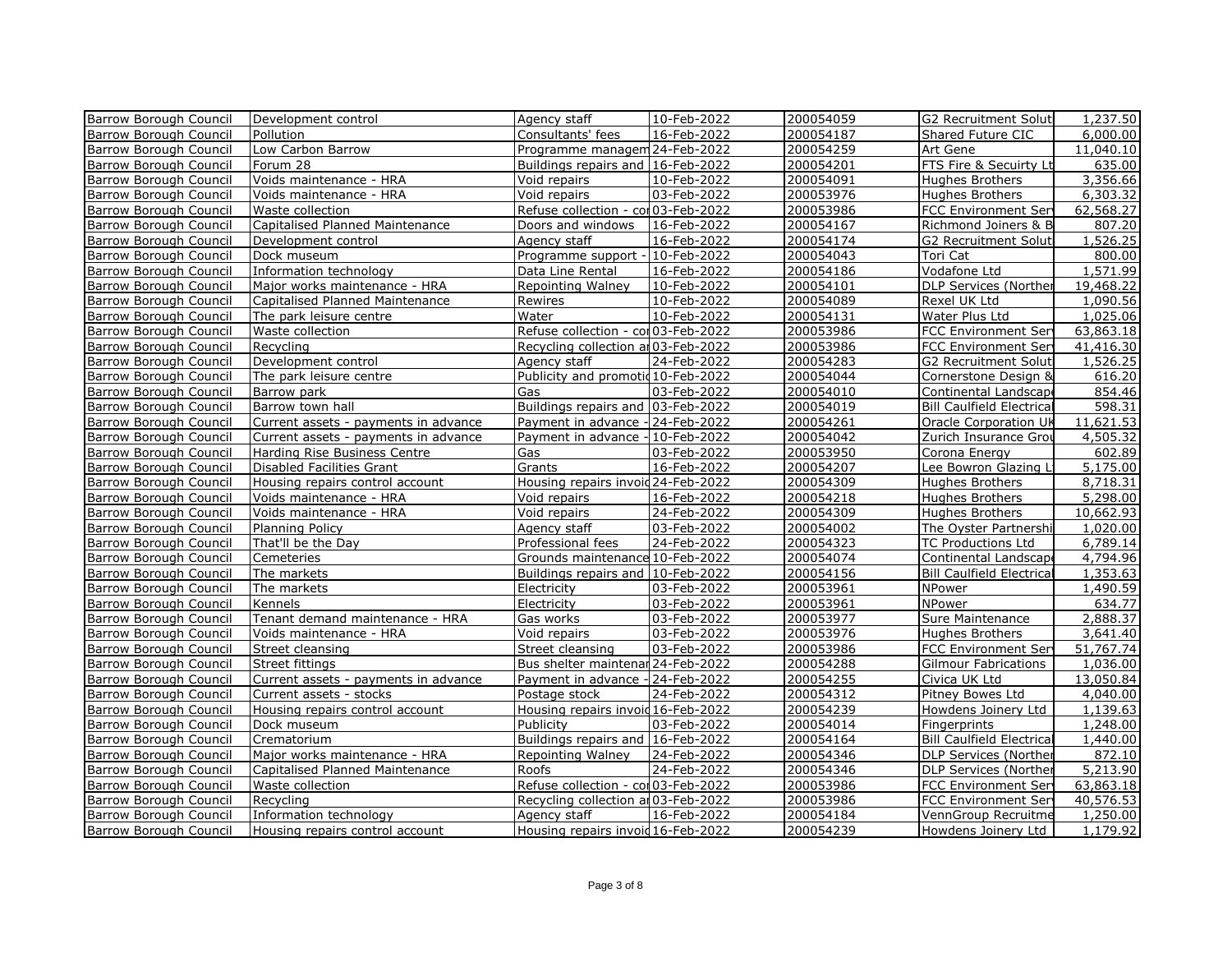| Barrow Borough Council        | Cyclical maintenance - HRA                             | Electrical testing                 | 10-Feb-2022 | 200054065 | Keith Wilson Elec Con        | 1,040.82  |
|-------------------------------|--------------------------------------------------------|------------------------------------|-------------|-----------|------------------------------|-----------|
| Barrow Borough Council        | Major works maintenance - HRA                          | Repointing Walney                  | 24-Feb-2022 | 200054346 | <b>DLP Services (Norther</b> | 19,267.53 |
| Barrow Borough Council        | Housing repairs control account                        | Housing repairs invoid 24-Feb-2022 |             | 200054305 | Luscombe Plant Hire I        | 8,140.00  |
| Barrow Borough Council        | Cemeteries                                             | Buildings repairs and 16-Feb-2022  |             | 200054200 | Peter Daw                    | 7,000.00  |
| Barrow Borough Council        | Capitalised Planned Maintenance                        | Rewires                            | 10-Feb-2022 | 200054065 | Keith Wilson Elec Con        | 9,342.30  |
| Barrow Borough Council        | James Freel Close                                      | Solicitors fees                    | 03-Feb-2022 | 200054020 | Brown Barron Solicito        | 829.25    |
| Barrow Borough Council        | Capitalised Planned Maintenance                        | Doors and windows                  | 24-Feb-2022 | 200054346 | <b>DLP Services (Norther</b> | 4,685.96  |
| Barrow Borough Council        | <b>HRA Estates</b>                                     | Building cleaning                  | 24-Feb-2022 | 200054321 | Associated Cleaning C        | 733.17    |
| Barrow Borough Council        | Capitalised Planned Maintenance                        | Doors and windows                  | 16-Feb-2022 | 200054183 | Nova Group Ltd               | 1,205.95  |
| Barrow Borough Council        | Parks and open spaces                                  | Grounds maintenance 03-Feb-2022    |             | 200054010 | Continental Landscape        | 32,694.99 |
| Barrow Borough Council        | Forum 28                                               | Electricity                        | 03-Feb-2022 | 200053961 | NPower                       | 5,058.08  |
| <b>Barrow Borough Council</b> | Milton Jones 23.05.21                                  | Professional fees                  | 24-Feb-2022 | 200054250 | Phil McIntyre Entertai       | 7,250.98  |
| Barrow Borough Council        | Allotments                                             | Property rents                     | 24-Feb-2022 | 200054352 | <b>Holker Estates Compa</b>  | 2,180.50  |
| Barrow Borough Council        | Capitalised Planned Maintenance                        | Roofs                              | 24-Feb-2022 | 200054346 | <b>DLP Services (Norther</b> | 17,651.90 |
| Barrow Borough Council        | Major works maintenance - HRA                          | Repointing Walney                  | 24-Feb-2022 | 200054346 | DLP Services (Norther        | 17,651.90 |
| Barrow Borough Council        | Housing repairs control account                        | Housing repairs invoid 24-Feb-2022 |             | 200054275 | Howdens Joinery Ltd          | 1,309.47  |
| Barrow Borough Council        | Abbey Musical - Little Shop of Horrors                 | Admissions                         | 24-Feb-2022 | 200054306 | Barrow BID Company           | 600.00    |
| Barrow Borough Council        | Off street car parking                                 | Professional fees                  | 16-Feb-2022 | 200054171 | PARK NOW Ltd                 | 624.01    |
| Barrow Borough Council        | Sports development and community recrea Grass pitches  |                                    | 03-Feb-2022 | 200054010 | Continental Landscape        | 616.84    |
| Barrow Borough Council        | Housing Benefits Admin                                 | Benefits private tenan 10-Feb-2022 |             | 200054085 | Liberata Uk Ltd              | 664.98    |
| Barrow Borough Council        | Housing Benefits Admin                                 | Benefits private tenan 03-Feb-2022 |             | 200053985 | Liberata Uk Ltd              | 7,522.64  |
| Barrow Borough Council        | Estates management                                     | Solicitors fees                    | 10-Feb-2022 | 200054154 | Brown Barron Solicito        | 737.00    |
| Barrow Borough Council        | Forum 28                                               | Maintenance contracts 03-Feb-2022  |             | 200053968 | TESGL Ltd                    | 545.00    |
| Barrow Borough Council        | Forum catering                                         | Catering contract - Fo 24-Feb-2022 |             | 200054347 | Elior UK Ltd                 | 1,548.50  |
| Barrow Borough Council        | Craven house                                           | Building cleaning                  | 24-Feb-2022 | 200054321 | Associated Cleaning C        | 595.26    |
| Barrow Borough Council        | Capitalised Planned Maintenance                        | Rewires                            | 10-Feb-2022 | 200054089 | Rexel UK Ltd                 | 1,535.98  |
| Barrow Borough Council        | Voids maintenance - HRA                                | Void repairs                       | 10-Feb-2022 | 200054091 | <b>Hughes Brothers</b>       | 4,162.73  |
| Barrow Borough Council        | Major works maintenance - HRA                          | Adaptations                        | 10-Feb-2022 | 200054128 | Coram Holding Ltd            | 1,171.29  |
| Barrow Borough Council        | Housing repairs control account                        | Housing repairs invoid 16-Feb-2022 |             | 200054165 | UK Environmental & A         | 725.00    |
| Barrow Borough Council        | Information technology                                 | Agency staff                       | 10-Feb-2022 | 200054049 | Penna Plc                    | 718.75    |
| Barrow Borough Council        | Salthouse Road Depot                                   | Electricity                        | 24-Feb-2022 | 200054353 | NPower                       | 1,130.97  |
| Barrow Borough Council        | Forum 28                                               | Equipment purchase 10-Feb-2022     |             | 200054105 | <b>Nisbets</b>               | 2,159.98  |
| Barrow Borough Council        | Dock museum                                            | Building cleaning                  | 10-Feb-2022 | 200054102 | Elior UK Ltd                 | 1,801.43  |
| Barrow Borough Council        | Housing repairs control account                        | Housing repairs invoid 10-Feb-2022 |             | 200054091 | Hughes Brothers              | 12,923.13 |
| Barrow Borough Council        | Tenant demand maintenance - HRA                        | Disrepair                          | 16-Feb-2022 | 200054175 | Progression Solicitors       | 900.00    |
| Barrow Borough Council        | Information technology                                 | Agency staff                       | 10-Feb-2022 | 200054046 | VennGroup Recruitme          | 1,250.00  |
| Barrow Borough Council        | Sports development and community recreal Grass pitches |                                    | 03-Feb-2022 | 200054010 | Continental Landscap         | 703.39    |
| Barrow Borough Council        | Capitalised Planned Maintenance                        | Doors and windows                  | 24-Feb-2022 | 200054346 | <b>DLP Services (Norther</b> | 7,800.24  |
| Barrow Borough Council        | Street cleansing                                       | Street cleansing                   | 03-Feb-2022 | 200053986 | <b>FCC Environment Ser</b>   | 50,718.08 |
| Barrow Borough Council        | Salthouse Road Depot                                   | Electricity                        | 03-Feb-2022 | 200053961 | NPower                       | 1,053,40  |
| Barrow Borough Council        | <b>HRA Estates</b>                                     | Other expenses                     | 10-Feb-2022 | 200054055 | JJC Hire Ltd                 | 1,435.00  |
| Barrow Borough Council        | Voids maintenance - HRA                                | Tipping charges                    | 10-Feb-2022 | 200054055 | JJC Hire Ltd                 | 679.00    |
| Barrow Borough Council        | Finance Department                                     | Software maintenance 03-Feb-2022   |             | 200053996 | Version 1                    | 6,607.35  |
| Barrow Borough Council        | Barrow town hall                                       | Building cleaning                  | 16-Feb-2022 | 200054215 | Associated Cleaning C        | 689.50    |
| Barrow Borough Council        | Capitalised Planned Maintenance                        | Doors and windows                  | 24-Feb-2022 | 200054335 | Nova Group Ltd               | 726.82    |
| Barrow Borough Council        | Cyclical maintenance - HRA                             | Electrical testing                 | 10-Feb-2022 | 200054065 | Keith Wilson Elec Con        | 3,708.98  |
| Barrow Borough Council        | Dock museum                                            | Electricity                        | 24-Feb-2022 | 200054353 | NPower                       | 1,921.89  |
| <b>Barrow Borough Council</b> | Dock museum                                            | Electricity                        | 03-Feb-2022 | 200053961 | <b>NPower</b>                | 2,147.02  |
|                               |                                                        |                                    |             |           |                              |           |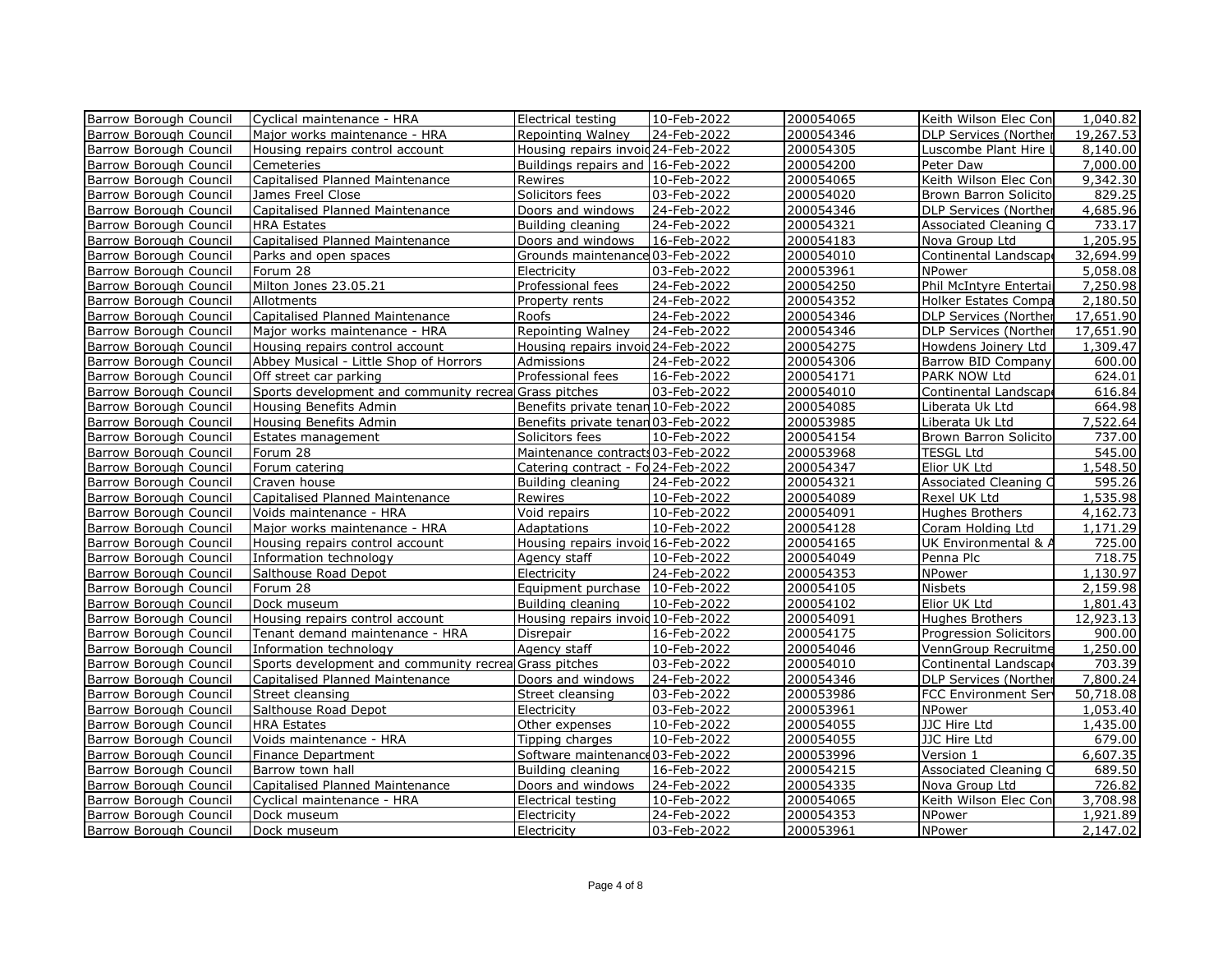| Barrow Borough Council        | Harding Rise Business Centre                              | Building cleaning                  | 24-Feb-2022 | 200054321 | Associated Cleaning O            | 693.33    |
|-------------------------------|-----------------------------------------------------------|------------------------------------|-------------|-----------|----------------------------------|-----------|
| Barrow Borough Council        | Current assets - payments in advance                      | Payment in advance - 16-Feb-2022   |             | 200054223 | LAVAT Consulting Ltd             | 2,065.00  |
| Barrow Borough Council        | Barrow park                                               | Grounds maintenance 03-Feb-2022    |             | 200054010 | Continental Landscape            | 22,027.51 |
| Barrow Borough Council        | Low Carbon Barrow                                         | Consultants' fees                  | 03-Feb-2022 | 200053935 | RG Parkins & Partners            | 810.00    |
| Barrow Borough Council        | Disabled Facilities Grant                                 | Grants                             | 03-Feb-2022 | 200053937 | Benchmark Building S             | 6,760.00  |
| Barrow Borough Council        | Housing repairs control account                           | Housing repairs invoid 24-Feb-2022 |             | 200054246 | Lee Bowron Glazing L             | 2,590.00  |
| Barrow Borough Council        | Community involvement - HRA                               | Other expenses                     | 24-Feb-2022 | 200054339 | JJC Hire Ltd                     | 820.00    |
| <b>Barrow Borough Council</b> | Finance Department                                        | Professional fees                  | 16-Feb-2022 | 200054227 | Version 1                        | 20,188.00 |
| Barrow Borough Council        | Capitalised Planned Maintenance                           | Doors and windows                  | 24-Feb-2022 | 200054315 | Wrekin Windows                   | 1,966.87  |
| Barrow Borough Council        | Customer services                                         | Software maintenance 03-Feb-2022   |             | 200054035 | Abavus                           | 8,995.00  |
| Barrow Borough Council        | Crematorium                                               | Maintenance contracts 24-Feb-2022  |             | 200054320 | PJ Combustions Soluti            | 1,205.00  |
| Barrow Borough Council        | Cyclical maintenance - HRA                                | Painting                           | 10-Feb-2022 | 200054157 | George Jones & Son (             | 4,420.10  |
| <b>Barrow Borough Council</b> | Information technology                                    | Professional training 16-Feb-2022  |             | 200054203 | QA Ltd                           | 1,317.25  |
| Barrow Borough Council        | Omid Djalili                                              | Professional fees                  | 24-Feb-2022 | 200054342 | Bound and Gagged Lt              | 4,277.61  |
| Barrow Borough Council        | Capitalised Planned Maintenance                           | Heating                            | 03-Feb-2022 | 200053977 | Sure Maintenance                 | 12,756.95 |
| Barrow Borough Council        | Homelessness                                              | Accommodation - hon 03-Feb-2022    |             | 200053984 | Redacted Information             | 2,235.00  |
| Barrow Borough Council        | Off street car parking                                    | Equipment maintenan 03-Feb-2022    |             | 200053943 | Flowbird Smart City U            | 630.00    |
| Barrow Borough Council        | Development control                                       | Professional fees                  | 03-Feb-2022 | 200054036 | Database Service Prov            | 2,000.00  |
| Barrow Borough Council        | Democratic representation and managemer Consultants' fees |                                    | 10-Feb-2022 | 200054041 | Samantha Bagshaw                 | 1,848.00  |
| Barrow Borough Council        | Cemeteries                                                | Grounds maintenance 10-Feb-2022    |             | 200054074 | Continental Landscape            | 11,216.55 |
| <b>Barrow Borough Council</b> | The markets                                               | Buildings repairs and 10-Feb-2022  |             | 200054156 | <b>Bill Caulfield Electrical</b> | 720.00    |
| Barrow Borough Council        | Kennels                                                   | Electricity                        | 24-Feb-2022 | 200054353 | NPower                           | 526.08    |
| Barrow Borough Council        | Crematorium                                               | Electricity                        | 24-Feb-2022 | 200054353 | NPower                           | 879.39    |
| Barrow Borough Council        | Harding Rise Business Centre                              | Electricity                        | 03-Feb-2022 | 200053961 | <b>NPower</b>                    | 1,123.49  |
| Barrow Borough Council        | <b>Accelerated Towns Fund</b>                             | Purchase of equipmer 24-Feb-2022   |             | 200054304 | Charnleys Home & Ga              | 550.00    |
| Barrow Borough Council        | P - Country Legends                                       | Hire of halls                      | 16-Feb-2022 | 200054220 | <b>JMG Music Group</b>           | $-652.50$ |
| Barrow Borough Council        | The park leisure centre                                   | Equipment purchase 03-Feb-2022     |             | 200054037 | Big Bang Print Ltd               | 765.00    |
| Barrow Borough Council        | Capitalised Planned Maintenance                           | Rewires                            | 03-Feb-2022 | 200054018 | Keith Wilson Elec Con            | 5,928.82  |
| Barrow Borough Council        | Off street car parking                                    | Buildings repairs and 24-Feb-2022  |             | 200054309 | Hughes Brothers                  | 655.56    |
| Barrow Borough Council        | Major works maintenance - HRA                             | Consultancy fees                   | 16-Feb-2022 | 200054175 | Progression Solicitors           | 765.00    |
| <b>Barrow Borough Council</b> | Estates management                                        | Buildings repairs and 16-Feb-2022  |             | 200054166 | <b>Gilmour Fabrications</b>      | 3,250.52  |
| <b>Barrow Borough Council</b> | Telephones Holding A/C                                    | Telephone charges pa 16-Feb-2022   |             | 200054208 | EE Ltd                           | 1,869.73  |
| Barrow Borough Council        | Capitalised Planned Maintenance                           | Roofs                              | 24-Feb-2022 | 200054301 | SIG Trading Ltd                  | 11,160.19 |
| Barrow Borough Council        | Housing repairs control account                           | Housing repairs invoid 10-Feb-2022 |             | 200054091 | <b>Hughes Brothers</b>           | 27,751.06 |
| Barrow Borough Council        | Housing repairs control account                           | Housing repairs invoid 03-Feb-2022 |             | 200054024 | DAL Plumbing & Drain             | 950.00    |
| Barrow Borough Council        | Information technology                                    | Agency staff                       | 10-Feb-2022 | 200054049 | Penna Plc                        | 8,193.75  |
| Barrow Borough Council        | Off street car parking                                    | Building cleaning                  | 03-Feb-2022 | 200053930 | <b>Growing Concerns</b>          | 564.87    |
| Barrow Borough Council        | Playground                                                | Parks & Playgrounds F03-Feb-2022   |             | 200054010 | Continental Landscape            | 1,872.60  |
| Barrow Borough Council        | Footpath Lighting                                         | Christmas illumination 10-Feb-2022 |             | 200054073 | Optech Fibres                    | 8,550.00  |
| <b>Barrow Borough Council</b> | The mall and shops                                        | Buildings repairs and 10-Feb-2022  |             | 200054156 | <b>Bill Caulfield Electrical</b> | 1,715.57  |
| <b>Barrow Borough Council</b> | Street cleansing                                          | Litter bins                        | 24-Feb-2022 | 200054258 | Broxap Ltd                       | 4,158.00  |
| Barrow Borough Council        | Recycling                                                 | Refuse & Recycling Bi 24-Feb-2022  |             | 200054341 | <b>MGB Plastics</b>              | 1,875.00  |
| Barrow Borough Council        | Events                                                    | Professional fees                  | 03-Feb-2022 | 200053987 | <b>Womens Community</b>          | 5,000.00  |
| Barrow Borough Council        | Forum 28                                                  | Gas                                | 03-Feb-2022 | 200053950 | Corona Energy                    | 2,934.81  |
| Barrow Borough Council        | Community involvement - HRA                               | Other expenses                     | 24-Feb-2022 | 200054270 | Urswick Engineering              | 503.33    |
| <b>Barrow Borough Council</b> | Barrow town hall                                          | Maintenance contracts 03-Feb-2022  |             | 200053968 | <b>TESGL Ltd</b>                 | 545.00    |
| Barrow Borough Council        | Capitalised Planned Maintenance                           | Doors and windows                  | 03-Feb-2022 | 200053970 | SBP Ltd - Permadoor              | 871.87    |
| Barrow Borough Council        | Waste collection                                          | Refuse collection - oth03-Feb-2022 |             | 200053986 | <b>FCC Environment Serv</b>      | 1,182.39  |
|                               |                                                           |                                    |             |           |                                  |           |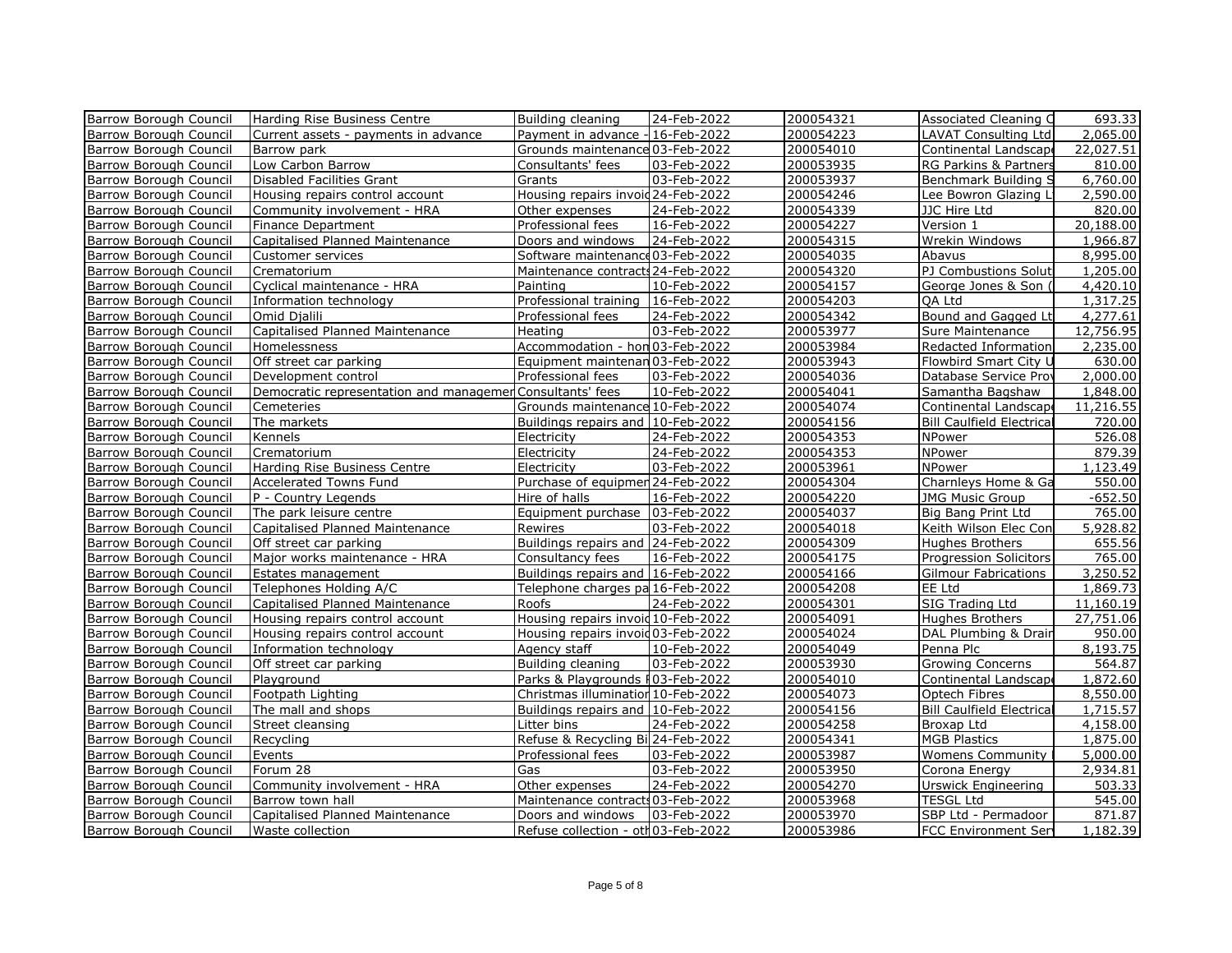| Barrow Borough Council        | Capitalised Planned Maintenance | Doors and windows                   | 10-Feb-2022 | 200054125 | Richmond Joiners & B             | 1,749.10               |
|-------------------------------|---------------------------------|-------------------------------------|-------------|-----------|----------------------------------|------------------------|
| Barrow Borough Council        | That'll be the Day              | Recoverable charges   24-Feb-2022   |             | 200054323 | TC Productions Ltd               | $-629.49$              |
| Barrow Borough Council        | Capitalised Planned Maintenance | Heating                             | 03-Feb-2022 | 200054017 | Plumbing Trade Suppl             | 13,325.16              |
| Barrow Borough Council        | Information technology          | Data Line Rental                    | 24-Feb-2022 | 200054300 | Vodafone Ltd                     | 810.39                 |
| Barrow Borough Council        | Allotments                      | Property rents                      | 10-Feb-2022 | 200054114 | Carter Jonas                     | 825.00                 |
| Barrow Borough Council        | Information technology          | Licences                            | 03-Feb-2022 | 200053962 | SoftCat Ltd                      | 1,574.10               |
| Barrow Borough Council        | Capitalised Planned Maintenance | Roofs                               | 10-Feb-2022 | 200054101 | <b>DLP Services (Norther</b>     | 23,201.40              |
| Barrow Borough Council        | Forum 28                        | Buildings repairs and 24-Feb-2022   |             | 200054309 | <b>Hughes Brothers</b>           | 695.49                 |
| Barrow Borough Council        | Northern Live                   | Professional fees                   | 16-Feb-2022 | 200054224 | Ellis Live Ltd                   | 8,482.75               |
| Barrow Borough Council        | Work in default                 | WID works                           | 10-Feb-2022 | 200054052 | Barrow Scrap Metal Lt            | 600.00                 |
| Barrow Borough Council        | Information technology          | Consultants' fees                   | 10-Feb-2022 | 200054047 | Proact IT UK Ltd                 | 11,995.00              |
| Barrow Borough Council        | Forum 28                        | Planned Building repa 16-Feb-2022   |             | 200054166 | <b>Gilmour Fabrications</b>      | 5,740.00               |
| Barrow Borough Council        | Capitalised Planned Maintenance | Doors and windows                   | 10-Feb-2022 | 200054101 | <b>DLP Services (Norther</b>     | 1,566.66               |
| Barrow Borough Council        | Housing Benefits Admin          | Conferences and semi03-Feb-2022     |             | 200053974 | <b>HBINFO Ltd</b>                | 1,240.00               |
| Barrow Borough Council        | Legal                           | Consultants' fees                   | 03-Feb-2022 | 200054039 | <b>Trafford Council</b>          | 10,400.00              |
| Barrow Borough Council        | Estates management              | Solicitors fees                     | 16-Feb-2022 | 200054193 | Brown Barron Solicito            | 640.00                 |
| Barrow Borough Council        | Heritage Action Zone            | Professional fees                   | 03-Feb-2022 | 200053988 | John Coward Architect            | 1,200.00               |
| Barrow Borough Council        | <b>HRA Estates</b>              | Cleaning - other                    | 16-Feb-2022 | 200054215 | Associated Cleaning C            | 3,968.65               |
| Barrow Borough Council        | Recycling                       | Recycling collection at 03-Feb-2022 |             | 200053986 | FCC Environment Serv             | 41,416.30              |
| Barrow Borough Council        | Barrow town hall                | Electricity                         | 03-Feb-2022 | 200053961 | NPower                           | 2,183.30               |
| Barrow Borough Council        | The Best of Queen 19.02.21      | Professional fees                   | 16-Feb-2022 | 200054189 | Sweeney Entertainme              | 9,170.72               |
| Barrow Borough Council        | Housing repairs control account | Housing repairs invoid 16-Feb-2022  |             | 200054218 | Hughes Brothers                  | 13,914.55              |
| Barrow Borough Council        | Voids maintenance - HRA         | Void repairs                        | 10-Feb-2022 | 200054091 | Hughes Brothers                  | 8,288.87               |
| Barrow Borough Council        | Marina Village                  | Professional fees                   | 24-Feb-2022 | 200054296 | Stephenson Halliday              | 1,120.00               |
| Barrow Borough Council        | Low Carbon Barrow               | Professional fees                   | 03-Feb-2022 | 200054031 | Steven Abbott Assoc              | 2,441.98               |
| Barrow Borough Council        | A Beautiful Noise 11.03.21      | Professional fees                   | 16-Feb-2022 | 200054190 | Pretty Amazing Produ             | 6,128.22               |
| <b>Barrow Borough Council</b> | Crematorium                     | Grounds maintenance 10-Feb-2022     |             | 200054074 | Continental Landscape            | 2,889.11               |
| Barrow Borough Council        | Heritage Action Zone            | HAZ Cultural Program 03-Feb-2022    |             | 200054022 | Art Gene                         | 20,000.00              |
| Barrow Borough Council        | Major works maintenance - HRA   | Door entry                          | 10-Feb-2022 | 200054065 | Keith Wilson Elec Con            | 1,658.76               |
| <b>Barrow Borough Council</b> | The markets                     | Electricity                         | 03-Feb-2022 | 200053961 | NPower                           | 1,131.03               |
| Barrow Borough Council        | Harding Rise Business Centre    | Water                               | 10-Feb-2022 | 200054131 | Water Plus Ltd                   | 692.75                 |
| Barrow Borough Council        | Playground                      | Parks & Playgrounds 103-Feb-2022    |             | 200054010 | Continental Landscape            | 15,919.21              |
| Barrow Borough Council        | Major works maintenance - HRA   | Shop repairs                        | 24-Feb-2022 | 200054248 | <b>Baker Mallett</b>             | 1,275.00               |
| Barrow Borough Council        | Disabled Facilities Grant       | Grants                              | 16-Feb-2022 | 200054207 | Lee Bowron Glazing L             | 5,380.00               |
| Barrow Borough Council        | Capitalised Planned Maintenance | Doors and windows                   | 10-Feb-2022 | 200054101 | DLP Services (Norther            | 580.04                 |
| Barrow Borough Council        | Cyclical maintenance - HRA      | Electrical testing                  | 24-Feb-2022 | 200054268 | Keith Wilson Elec Con            | 1,582.50               |
| Barrow Borough Council        | Disabled Facilities Grant       | Grants                              | 24-Feb-2022 | 200054256 | TK Access Solutions L            | 4,050.00               |
| Barrow Borough Council        | Disabled Facilities Grant       | Grants                              | 03-Feb-2022 | 200053939 | Lee Bowron Glazing Lt            | 4,300.00               |
| <b>Barrow Borough Council</b> | Housing repairs control account | Housing repairs invoid 16-Feb-2022  |             | 200054218 | Hughes Brothers                  | 26,769.15              |
| Barrow Borough Council        | Finance Department              | Professional fees                   | 10-Feb-2022 | 200054082 | Lambert Smith Hampt              | 850.00                 |
| Barrow Borough Council        | Waste collection                | Refuse collection - oth 03-Feb-2022 |             | 200053986 | <b>FCC Environment Serv</b>      | 1,182.39               |
| <b>Barrow Borough Council</b> | Work in default                 | WID works                           | 03-Feb-2022 | 200053955 | Barrow Scrap Metal Lt            | 800.00                 |
| Barrow Borough Council        | Marina Village                  | Consultants' fees                   | 24-Feb-2022 | 200054302 | Cumbria County Coun              | 13,819.39              |
| Barrow Borough Council        | Parks and open spaces           | Grounds maintenance 03-Feb-2022     |             | 200054010 | Continental Landscape            | 34,573.71              |
| Barrow Borough Council        | The markets                     | Buildings repairs and 10-Feb-2022   |             | 200054156 | <b>Bill Caulfield Electrical</b> | 548.78                 |
|                               |                                 |                                     |             | 200054353 |                                  | 8,131.23               |
| Barrow Borough Council        | Craven house                    | Electricity                         | 24-Feb-2022 |           | NPower                           | $\overline{-2,607.00}$ |
| Barrow Borough Council        | A - Dance Fever                 | Hire of halls                       | 16-Feb-2022 | 200054222 | Dance Fever                      |                        |
| Barrow Borough Council        | Major works maintenance - HRA   | <b>Adaptations</b>                  | 10-Feb-2022 | 200054101 | <b>DLP Services (Norther</b>     | 7.614.27               |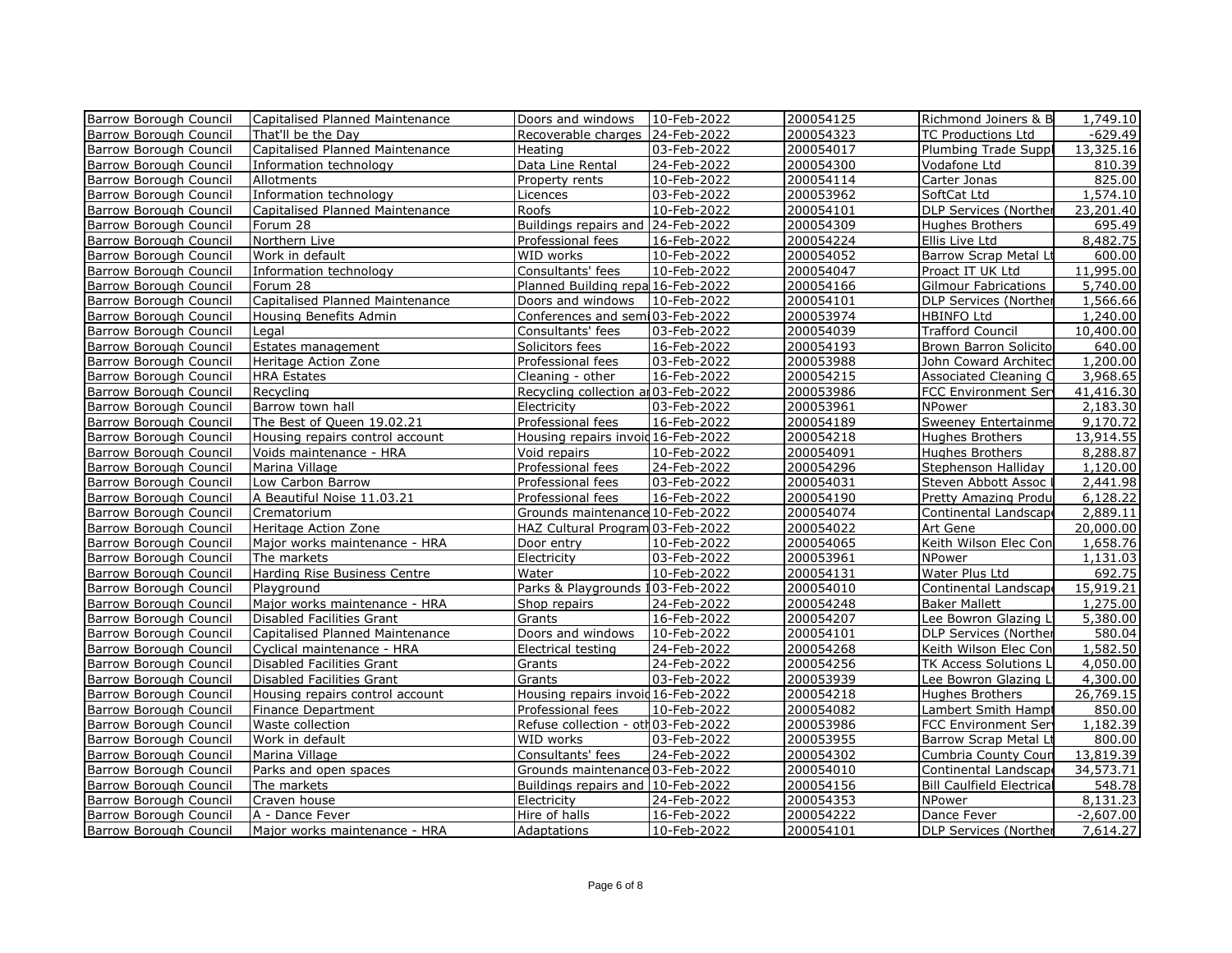| Barrow Borough Council        | Capitalised Planned Maintenance                        | Rewires                            | 03-Feb-2022 | 200053979 | Rexel UK Ltd                     | $\overline{1,654.96}$ |
|-------------------------------|--------------------------------------------------------|------------------------------------|-------------|-----------|----------------------------------|-----------------------|
| Barrow Borough Council        | Capitalised Planned Maintenance                        | Roofs                              | 03-Feb-2022 | 200053992 | SIG Trading Ltd                  | 6,664.24              |
| Barrow Borough Council        | Cemeteries                                             | Memorials                          | 03-Feb-2022 | 200053990 | Fibrous Ltd                      | 818.84                |
| Barrow Borough Council        | Cost of collection                                     | Council tax collection 10-Feb-2022 |             | 200054085 | Liberata Uk Ltd                  | 2,395.99              |
| Barrow Borough Council        | Forum 28                                               | Equipment purchase   10-Feb-2022   |             | 200054070 | <b>Furness Plastics</b>          | 548.00                |
| Barrow Borough Council        | Homelessness                                           | Preventing Homelessn 16-Feb-2022   |             | 200054206 | Furness Homeless Sur             | 24,375.00             |
| Barrow Borough Council        | Information technology                                 | Professional fees                  | 16-Feb-2022 | 200054221 | NTA Monitor Ltd                  | 2,900.00              |
| Barrow Borough Council        | <b>HRA Estates</b>                                     | Tenants content insur 10-Feb-2022  |             | 200054058 | Thistle Insurance Serv           | 906.60                |
| Barrow Borough Council        | Capitalised Planned Maintenance                        | Doors and windows                  | 16-Feb-2022 | 200054167 | Richmond Joiners & B             | 8,705.60              |
| Barrow Borough Council        | <b>Planning Policy</b>                                 | Agency staff                       | 24-Feb-2022 | 200054294 | The Oyster Partnershi            | 1,200.00              |
| Barrow Borough Council        | Information technology                                 | Agency staff                       | 03-Feb-2022 | 200054027 | VennGroup Recruitme              | $\overline{1,}250.00$ |
| Barrow Borough Council        | Capitalised Planned Maintenance                        | Doors and windows                  | 24-Feb-2022 | 200054335 | Nova Group Ltd                   | 668.79                |
| Barrow Borough Council        | The park leisure centre                                | Buildings repairs and 16-Feb-2022  |             | 200054242 | Optech Fibres                    | 1,956.35              |
| Barrow Borough Council        | Forum 28                                               | Electricity                        | 24-Feb-2022 | 200054353 | NPower                           | 4,863.36              |
| Barrow Borough Council        | Insurance holding account                              | Insurance premiums   10-Feb-2022   |             | 200054042 | Zurich Insurance Grou            | 1,340.87              |
| Barrow Borough Council        | Estates management                                     | Buildings repairs and 24-Feb-2022  |             | 200054309 | Hughes Brothers                  | 1,147.46              |
| Barrow Borough Council        | Crematorium                                            | Equipment maintenan 24-Feb-2022    |             | 200054292 | LEEC Ltd                         | 1,085.00              |
| Barrow Borough Council        | Information technology                                 | Agency staff                       | 03-Feb-2022 | 200054027 | VennGroup Recruitme              | 1,250.00              |
| Barrow Borough Council        | Major works maintenance - HRA                          | Adaptations                        | 10-Feb-2022 | 200054101 | <b>DLP Services (Norther</b>     | 873.48                |
| Barrow Borough Council        | Sports development and community recreal Grass pitches |                                    | 03-Feb-2022 | 200053948 | Life Leisure                     | $\overline{4,}935.20$ |
| <b>Barrow Borough Council</b> | Capitalised Planned Maintenance                        | Doors and windows                  | 16-Feb-2022 | 200054183 | Nova Group Ltd                   | 842.97                |
| Barrow Borough Council        | Barrow park                                            | Gas                                | 03-Feb-2022 | 200054010 | Continental Landscape            | 1,887.35              |
| Barrow Borough Council        | Local Council Tax Reduction Scheme (LCTR LCTRS Admin   |                                    | 10-Feb-2022 | 200054085 | Liberata Uk Ltd                  | 1,708.67              |
| Barrow Borough Council        | Harding Rise Business Centre                           | Electricity                        | 24-Feb-2022 | 200054353 | NPower                           | 1,188.47              |
| Barrow Borough Council        | Information technology                                 | Agency staff                       | 16-Feb-2022 | 200054184 | VennGroup Recruitme              | 1,250.00              |
| Barrow Borough Council        | Finance Department                                     | Software maintenance 10-Feb-2022   |             | 200054144 | Logotech Systems                 | 1,000.00              |
| Barrow Borough Council        | Disabled Facilities Grant                              | Grants                             | 10-Feb-2022 | 200054108 | Lee Bowron Glazing Li            | 4,450.00              |
| Barrow Borough Council        | Capitalised Planned Maintenance                        | Doors and windows                  | 10-Feb-2022 | 200054095 | Wrekin Windows                   | 13,533.23             |
| Barrow Borough Council        | Tenant demand maintenance - HRA                        | Gas works                          | 10-Feb-2022 | 200054090 | Sure Maintenance                 | 7,317.74              |
| Barrow Borough Council        | Capitalised Planned Maintenance                        | Doors and windows                  | 24-Feb-2022 | 200054287 | Richmond Joiners & B             | 8,425.01              |
| <b>Barrow Borough Council</b> | Current assets - payments in advance                   | Payment in advance - 10-Feb-2022   |             | 200054083 | Democracy Counts Ltd             | 6,750.00              |
| Barrow Borough Council        | Off street car parking                                 | Equipment maintenan 16-Feb-2022    |             | 200054168 | Flowbird Smart City U            | 544.00                |
| Barrow Borough Council        | Housing repairs control account                        | Housing repairs invoid 16-Feb-2022 |             | 200054162 | Keith Wilson Elec Con            | 1,361.34              |
| Barrow Borough Council        | Crematorium                                            | Gas                                | 03-Feb-2022 | 200053950 | Corona Energy                    | 2,557.01              |
| Barrow Borough Council        | Office support - admin                                 | Photocopier rental                 | 03-Feb-2022 | 200053963 | Ricoh UK Ltd                     | 941.94                |
| Barrow Borough Council        | The park leisure centre                                | Professional fees                  | 10-Feb-2022 | 200054073 | Optech Fibres                    | 4,022,40              |
| Barrow Borough Council        | Forum 28                                               | Professional fees                  | 10-Feb-2022 | 200054110 | Spektrix Ltd                     | 1,892.31              |
| Barrow Borough Council        | Voids maintenance - HRA                                | Void repairs                       | 24-Feb-2022 | 200054309 | <b>Hughes Brothers</b>           | 3,347.09              |
| Barrow Borough Council        | Public conveniences                                    | Water                              | 03-Feb-2022 | 200053940 | Water Plus Ltd                   | 1,651.90              |
| <b>Barrow Borough Council</b> | P - Country Legends                                    | Admissions                         | 16-Feb-2022 | 200054220 | <b>JMG Music Group</b>           | 2,835.00              |
| Barrow Borough Council        | Information technology                                 | Agency staff                       | 03-Feb-2022 | 200054027 | VennGroup Recruitme              | 1,250.00              |
| Barrow Borough Council        | Marina Village                                         | Professional fees                  | 24-Feb-2022 | 200054332 | SK Environmental Sol             | 5,300.00              |
| Barrow Borough Council        | Crematorium                                            | Buildings repairs and 10-Feb-2022  |             | 200054156 | <b>Bill Caulfield Electrical</b> | 626.68                |
| Barrow Borough Council        | Craven house                                           | Buildings repairs and 16-Feb-2022  |             | 200054196 | Ward Glass Ltd                   | 3,709.56              |
| Barrow Borough Council        | <b>Disabled Facilities Grant</b>                       | Grants                             | 24-Feb-2022 | 200054316 | Dolphin Stairlifts Cum           | 3,900.00              |
| Barrow Borough Council        | The markets                                            | Electricity                        | 24-Feb-2022 | 200054353 | NPower                           | 1,459.27              |
| Barrow Borough Council        | Tenant demand maintenance - HRA                        | Routine Maintenance   10-Feb-2022  |             | 200054112 | Cumbria Roofing Ulve             | 7,771.00              |
| Barrow Borough Council        | Major works maintenance - HRA                          | Solar Panels                       | 03-Feb-2022 | 200053936 | <b>Baker Mallett</b>             | 671.58                |